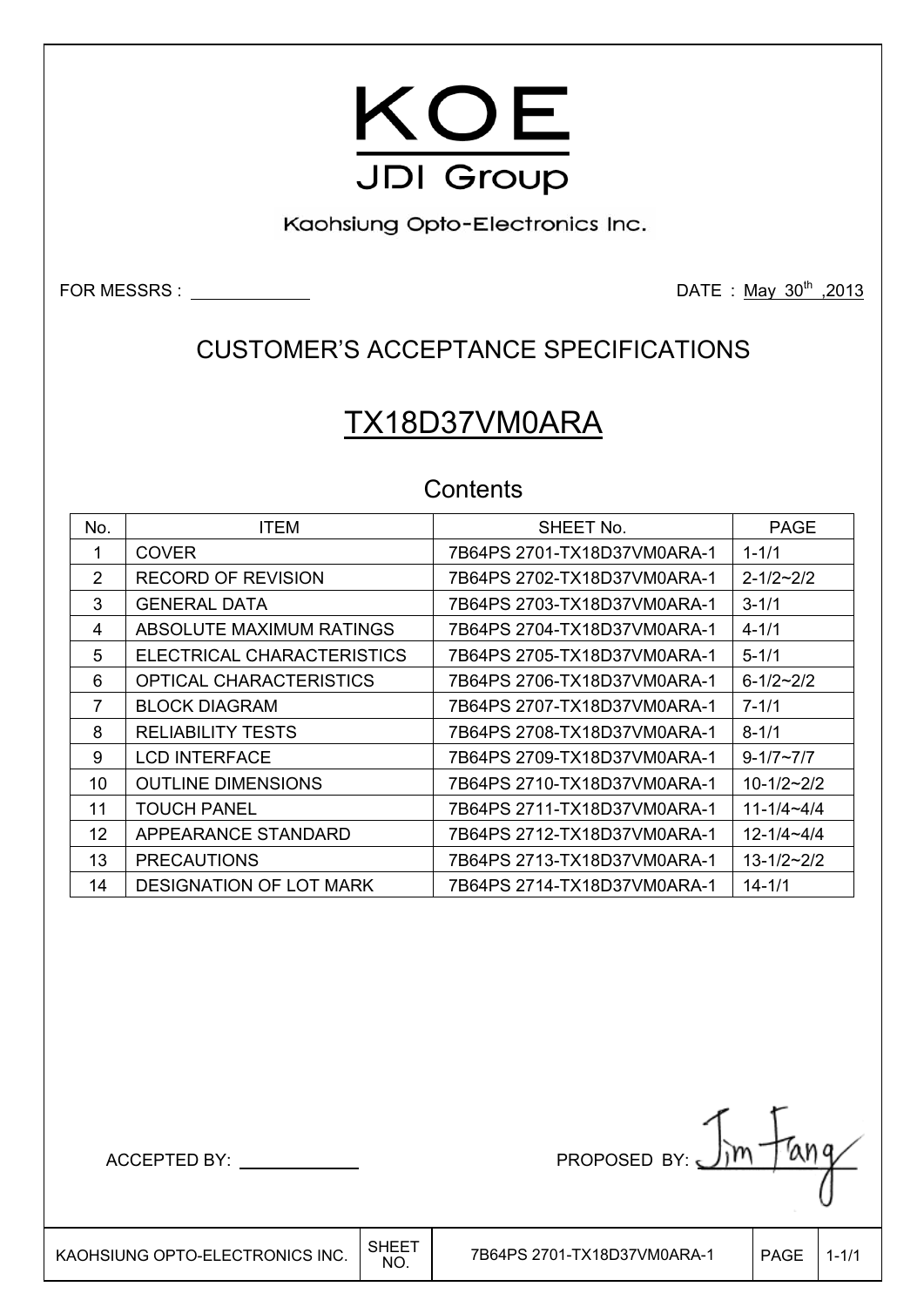# 2. RECORD OF REVISION

### 2.1 RECORD OF CONTENT REVISION

| DATE | SHEET No.                       |       | <b>SUMMARY</b>              |      |           |
|------|---------------------------------|-------|-----------------------------|------|-----------|
|      |                                 |       |                             |      |           |
|      |                                 |       |                             |      |           |
|      |                                 |       |                             |      |           |
|      |                                 |       |                             |      |           |
|      |                                 |       |                             |      |           |
|      |                                 |       |                             |      |           |
|      |                                 |       |                             |      |           |
|      |                                 |       |                             |      |           |
|      |                                 |       |                             |      |           |
|      |                                 |       |                             |      |           |
|      |                                 |       |                             |      |           |
|      |                                 |       |                             |      |           |
|      |                                 |       |                             |      |           |
|      |                                 |       |                             |      |           |
|      |                                 |       |                             |      |           |
|      |                                 |       |                             |      |           |
|      |                                 |       |                             |      |           |
|      |                                 |       |                             |      |           |
|      |                                 |       |                             |      |           |
|      |                                 |       |                             |      |           |
|      |                                 |       |                             |      |           |
|      |                                 |       |                             |      |           |
|      |                                 |       |                             |      |           |
|      |                                 |       |                             |      |           |
|      |                                 |       |                             |      |           |
|      |                                 |       |                             |      |           |
|      |                                 |       |                             |      |           |
|      |                                 |       |                             |      |           |
|      |                                 |       |                             |      |           |
|      |                                 |       |                             |      |           |
|      |                                 |       |                             |      |           |
|      |                                 |       |                             |      |           |
|      |                                 |       |                             |      |           |
|      |                                 |       |                             |      |           |
|      |                                 |       |                             |      |           |
|      |                                 |       |                             |      |           |
|      |                                 |       |                             |      |           |
|      |                                 |       |                             |      |           |
|      |                                 |       |                             |      |           |
|      |                                 |       |                             |      |           |
|      |                                 |       |                             |      |           |
|      |                                 |       |                             |      |           |
|      |                                 |       |                             |      |           |
|      |                                 |       |                             |      |           |
|      |                                 |       |                             |      |           |
|      |                                 |       |                             |      |           |
|      |                                 |       |                             |      |           |
|      |                                 |       |                             |      |           |
|      |                                 |       |                             |      |           |
|      |                                 |       |                             |      |           |
|      |                                 |       |                             |      |           |
|      |                                 |       |                             |      |           |
|      |                                 |       |                             |      |           |
|      |                                 |       |                             |      |           |
|      |                                 |       |                             |      |           |
|      |                                 |       |                             |      |           |
|      | KAOHSIUNG OPTO-ELECTRONICS INC. | SHEET | 7B64PS 2702-TX18D37VM0ARA-1 | PAGE | $2 - 1/2$ |
|      |                                 | NO.   |                             |      |           |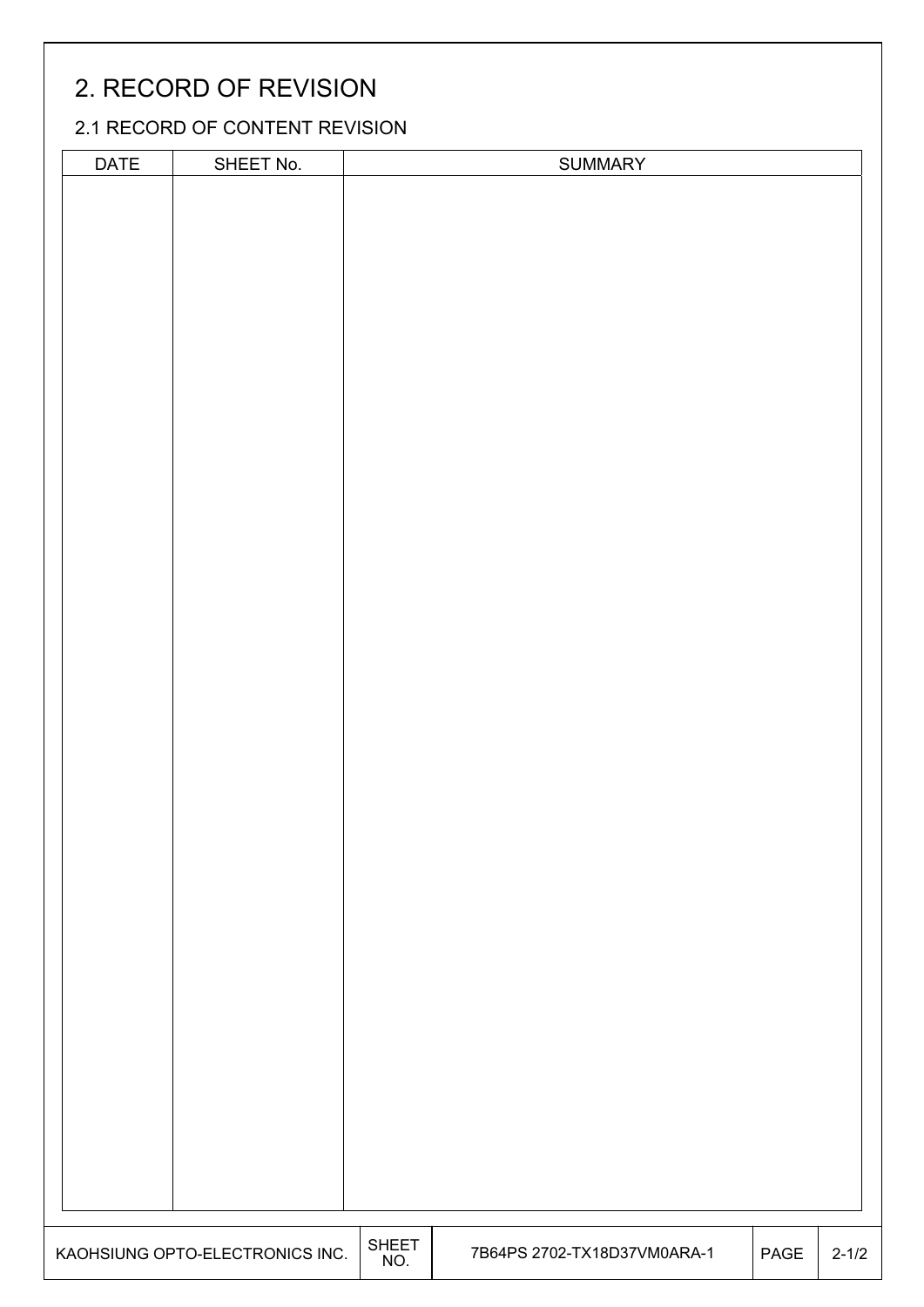### 2.2 RECORD OF FIRMWARE REVISION

 $\mathsf{I}$ 

| FIRMWARE VERSION                |                     | <b>SUMMARY</b>              |      |           |
|---------------------------------|---------------------|-----------------------------|------|-----------|
| $\vee$ 0.1.0                    | Initial release     |                             |      |           |
|                                 |                     |                             |      |           |
|                                 |                     |                             |      |           |
|                                 |                     |                             |      |           |
|                                 |                     |                             |      |           |
|                                 |                     |                             |      |           |
|                                 |                     |                             |      |           |
|                                 |                     |                             |      |           |
|                                 |                     |                             |      |           |
|                                 |                     |                             |      |           |
|                                 |                     |                             |      |           |
|                                 |                     |                             |      |           |
|                                 |                     |                             |      |           |
|                                 |                     |                             |      |           |
|                                 |                     |                             |      |           |
|                                 |                     |                             |      |           |
|                                 |                     |                             |      |           |
|                                 |                     |                             |      |           |
|                                 |                     |                             |      |           |
|                                 |                     |                             |      |           |
|                                 |                     |                             |      |           |
|                                 |                     |                             |      |           |
|                                 |                     |                             |      |           |
|                                 |                     |                             |      |           |
|                                 |                     |                             |      |           |
|                                 |                     |                             |      |           |
|                                 |                     |                             |      |           |
|                                 |                     |                             |      |           |
|                                 |                     |                             |      |           |
|                                 |                     |                             |      |           |
|                                 |                     |                             |      |           |
|                                 |                     |                             |      |           |
|                                 |                     |                             |      |           |
|                                 |                     |                             |      |           |
| KAOHSIUNG OPTO-ELECTRONICS INC. | <b>SHEET</b><br>NO. | 7B64PS 2702-TX18D37VM0ARA-1 | PAGE | $2 - 2/2$ |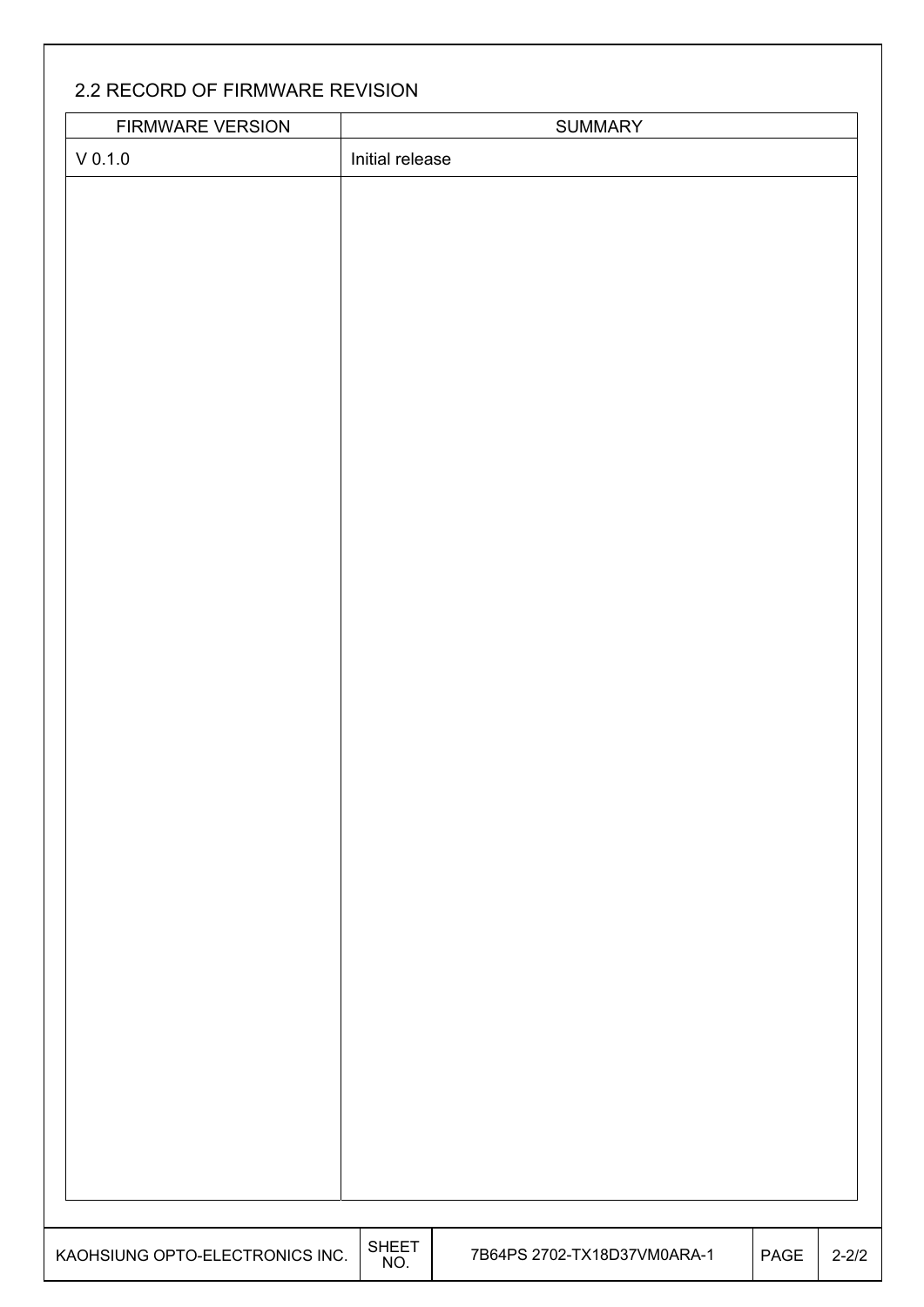## 3. GENERAL DATA

### 3.1 DISPLAY FEATURES

This module is a 7"(for Touch Panel) WVGA of 16:9 format amorphous silicon TFT. The pixel format is vertical stripe and sub pixels are arranged as R (red), G (green), B (blue) sequentially. This display is RoHS compliant, COG (chip on glass) technology and LED backlight are applied on this display.

| Part Name                      | TX18D37VM0ARA                                                     |
|--------------------------------|-------------------------------------------------------------------|
| <b>Module Dimensions</b>       | 178.76(W) mm x 115.0(H) mm x 15.12 (D) mm typ.                    |
| <b>LCD Active Area</b>         | 152.4(W) mm x 91.44(H) mm                                         |
| <b>Pixel Pitch</b>             | $0.1905(W)$ mm x 0.1905 (H) mm                                    |
| Resolution                     | 800 x 3(RGB)(W) x 480(H) dots                                     |
| <b>Color Pixel Arrangement</b> | R, G, B Vertical stripe                                           |
| LCD Type                       | Transmissive Color TFT; Normally Black                            |
| Display Type                   | <b>Active Matrix</b>                                              |
| <b>Number of Colors</b>        | 262k Colors                                                       |
| <b>Backlight</b>               | 12 LEDs (3 series x 4)                                            |
| Weight                         | 320g typ.                                                         |
| Interface                      | LVDS 20 pins for LCD; I <sup>2</sup> C for Touch Panel            |
| Power Supply Voltage           | 3.3V for LCD; 12V for Backlight; 3.3V for Touch Panel             |
| Power Consumption              | 1.55W for LCD; 4.56W for Backlight                                |
| <b>Viewing Direction</b>       | Super Wide Version (In-Plane Switching)                           |
| <b>Touch Panel</b>             | Capacitive type; Cover Glass on ITO film; 2 Point Touch Available |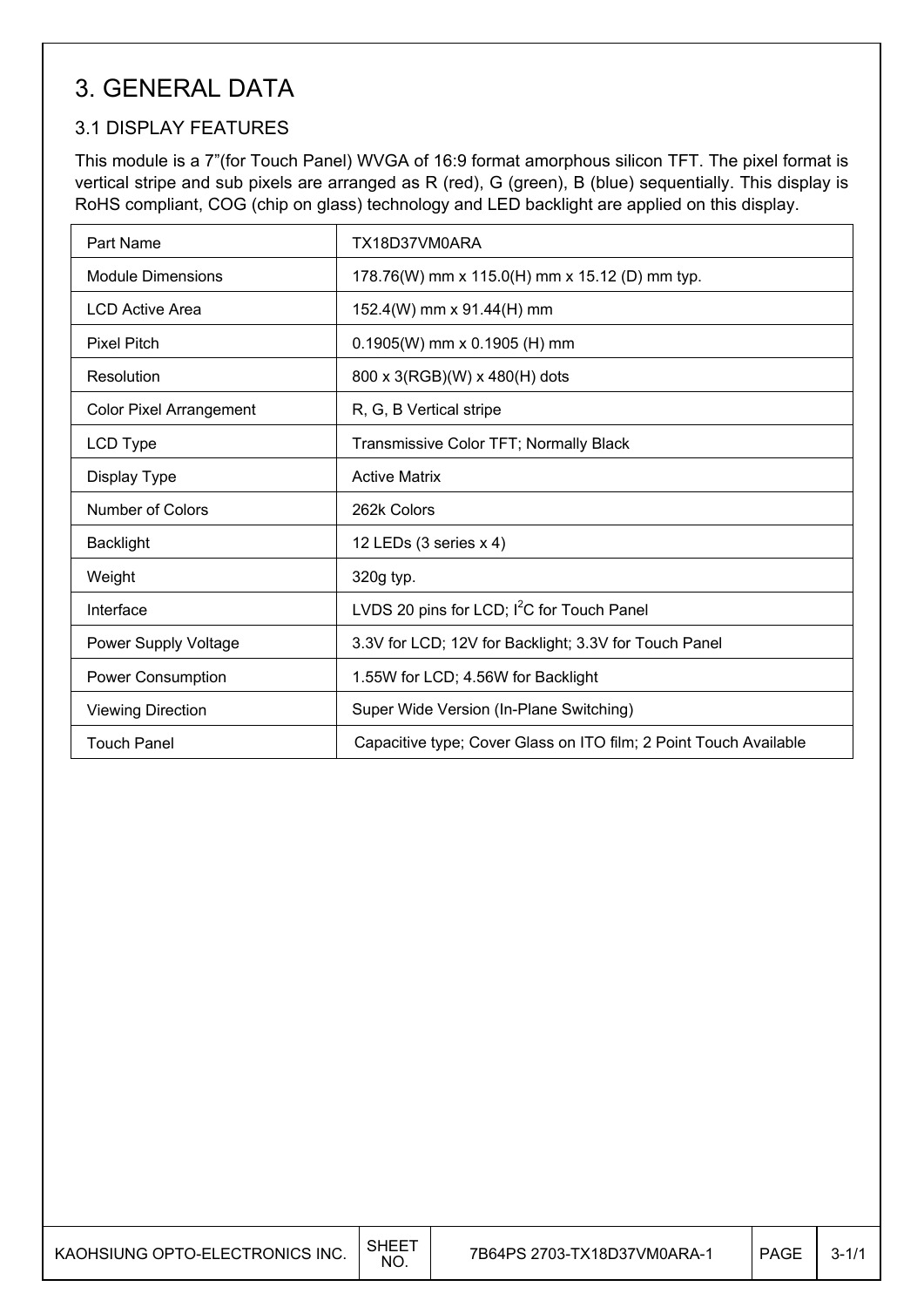# 4. ABSOLUTE MAXIMUM RATINGS

| Item                           | Symbol    | Min.   | Max.          | Unit         | Remarks                  |
|--------------------------------|-----------|--------|---------------|--------------|--------------------------|
| <b>Supply Voltage</b>          | $V_{DD}$  | $-0.3$ | 3.6           |              | $\overline{\phantom{a}}$ |
| Input Voltage of Logic         |           | $-0.3$ | $V_{DD}$ +0.3 |              | Note 1                   |
| <b>Operating Temperature</b>   | Top       | $-30$  | 80            | $^{\circ}$ C | Note 2                   |
| Storage Temperature            | Tst       | -40    | 90            | $^{\circ}C$  | Note 2                   |
| <b>Backlight Input Voltage</b> | $V_{LED}$ |        | 15            |              |                          |

Note 1: The rating is defined for the signal voltages of the interface such as CLK and pixel data pairs.

- Note 2: The maximum rating is defined as above based on the chamber temperature, which might be different from ambient temperature after assembling the panel into the application. Moreover, some temperature-related phenomenon as below needed to be noticed:
	- Background color, contrast and response time would be different in temperatures other than  $25^{\circ}$ C.
	- Operating under high temperature will shorten LED lifetime.

| KAOHSIUNG OPTO-ELECTRONICS INC. | <b>SHEET</b><br>NO. | 7B64PS 2704-TX18D37VM0ARA-1 | PAGE | $4 - 1/1$ |
|---------------------------------|---------------------|-----------------------------|------|-----------|
|---------------------------------|---------------------|-----------------------------|------|-----------|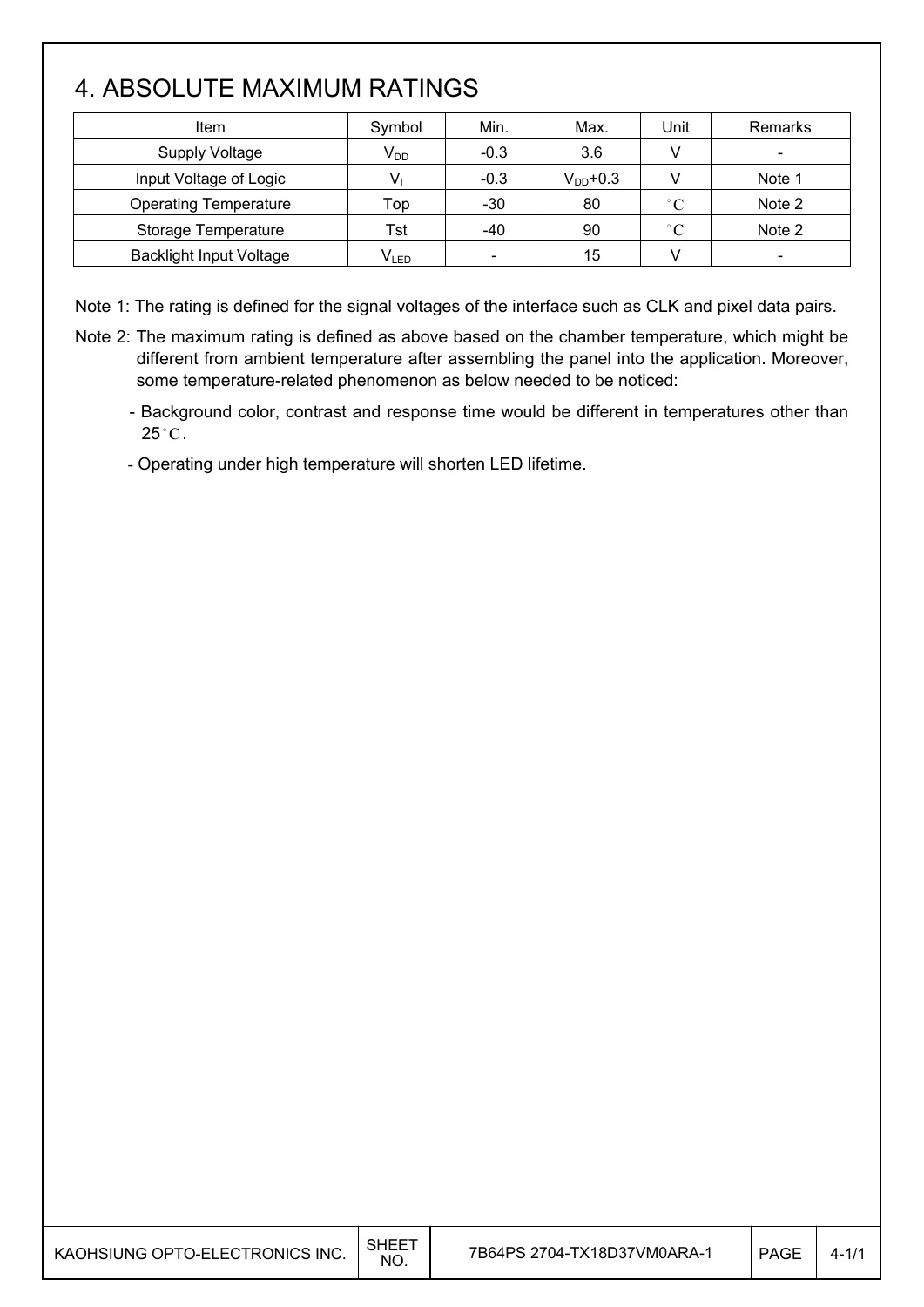# 5. ELECTRICAL CHARACTERISTICS

#### 5.1 LCD CHARACTERISTICS

| Item                                          | Symbol                     | Condition                    | Min.   | Typ.                         | Max.   | Unit       | Remarks                      |  |
|-----------------------------------------------|----------------------------|------------------------------|--------|------------------------------|--------|------------|------------------------------|--|
| Power Supply Voltage                          | $V_{DD}$                   |                              | 3.0    | 3.3                          | 3.6    |            |                              |  |
|                                               |                            |                              |        |                              |        |            |                              |  |
| Differential Input                            |                            | "H" level                    |        | $\qquad \qquad \blacksquare$ | $+100$ |            |                              |  |
| Voltage for LVDS<br><b>Receiver Threshold</b> | $V_1$                      | "L" level                    | $-100$ |                              |        | mV         | Note 1                       |  |
| Power Supply Current                          | I <sub>DD</sub>            | $V_{DD} = 3.3V$              |        | 470                          | 500    | mA         | Note 2                       |  |
| <b>Vsync Frequency</b>                        | $J_{\nu}$                  | $\qquad \qquad \blacksquare$ |        | 60                           | 75     | Hz         | $\qquad \qquad \blacksquare$ |  |
| <b>Hsync Frequency</b>                        | $f_{\scriptscriptstyle H}$ | $\qquad \qquad \blacksquare$ | 29     | 31.5                         | 33     | <b>KHz</b> |                              |  |
| <b>CLK Frequency</b>                          | <b>CLK</b>                 |                              | 30.0   | 33.3                         | 36.0   | <b>MHz</b> | Note 3                       |  |

Note 1: VCM=+1.2V

VCM is common mode voltage of LVDS transmitter/receiver.

The input terminal of LVDS transmitter is terminated with 100 $\Omega$ .



 $T_a = 25$  °C, Vss = 0V

Note 2: An all white check pattern is used when measuring  $I_{DD}$ .  $f_v$  is set to 60 Hz.

Note 3: For LVDS transmitter input.

Note 4: 1.0A fuse is applied in the module for  $I_{DD}$ . For display activation and protection purpose, power supply is recommended larger than 2.5A to start the display and break fuse once any short circuit occurred.

#### 5.2 BACKLIGHT CHARACTERISTICS

| 3.2 BAUNLIUM I UMARAU IERISTIUS |                          |                   |      |      |                          | $T_a = 25$ °C |         |  |
|---------------------------------|--------------------------|-------------------|------|------|--------------------------|---------------|---------|--|
| Item                            | Symbol                   | Condition         | Min. | Typ. | Max.                     | Unit          | Remarks |  |
| <b>LED Input Voltage</b>        | $V_{LED}$                |                   | 11.7 | 12   | 12.3                     |               | Note1   |  |
| <b>LED Forward Current</b>      |                          | 0V; 0% duty       | 370  | 380  | 390                      |               |         |  |
| (Dim Control)                   | <b>ILED</b>              | 3.3VDC; 100% duty | 24   | 30   | 36                       | mA            | Note 2  |  |
| LED lifetime                    | $\overline{\phantom{a}}$ | $I_{IFD} = 380mA$ |      | 70K  | $\overline{\phantom{0}}$ | hrs           | Note 3  |  |

Note 1: As Fig. 5.1 shown, LED current is constant, 380 mA, controlled by the LED driver when applying 12V  $V_{LED}$ .

Note 2: Dimming function can be obtained by applying DC voltage or PWM signal from the display interface CN1. The recommended PWM signal is  $1K \sim 10K$  Hz with 3.3V amplitude.

Note 3: The estimated lifetime is specified as the time to reduce 50% brightness by applying 380 mA at  $25^{\circ}$ C.

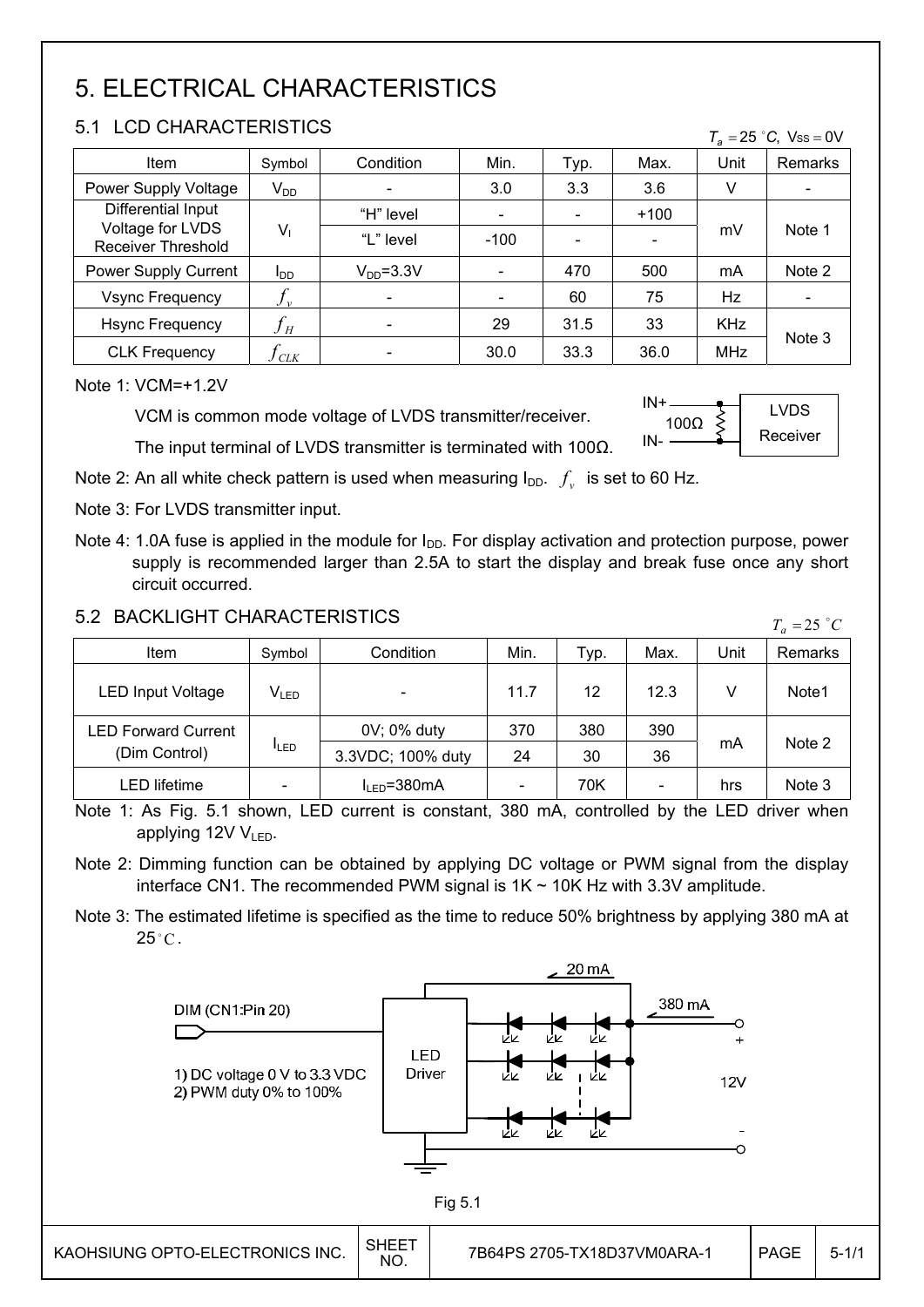## 6. OPTICAL CHARACTERISTICS

The optical characteristics are measured based on the conditions as below:

- Supplying the signals and voltages defined in the section of electrical characteristics.
- The backlight unit needs to be turned on for 30 minutes.
- The ambient temperature is 25 $^{\circ}$ C.
- In the dark room around 500~1000 lx, the equipment has been set for the measurements as shown in Fig 6.1.

|                                            |                      |             |                                          |        |                |                          | $T_a = 25$ °C, $f_v = 60$ Hz, $V_{DD} = 3.3$ V |         |
|--------------------------------------------|----------------------|-------------|------------------------------------------|--------|----------------|--------------------------|------------------------------------------------|---------|
| Item                                       |                      | Symbol      | Condition                                | Min.   | Typ.           | Max.                     | Unit                                           | Remarks |
| <b>Brightness of White</b>                 |                      |             |                                          | 280    | 380            |                          | $\text{cd/m}^2$                                | Note 1  |
| <b>Brightness Uniformity</b>               |                      |             | $\phi = 0^{\circ}, \theta = 0^{\circ}$ , | 70     |                |                          | $\%$                                           | Note 2  |
| <b>Contrast Ratio</b>                      |                      | CR          | $I_{LED}$ = 380mA                        |        | 600            | $\overline{\phantom{0}}$ | $\blacksquare$                                 | Note 3  |
| <b>Response Time</b><br>(Rising + Falling) |                      | $T_r + T_f$ | $\phi = 0^{\circ}, \theta = 0^{\circ}$   |        | $\blacksquare$ | 45                       | ms                                             | Note 4  |
|                                            |                      | $\theta$ x  | $\phi = 0^\circ$ , CR $\geq 10$          |        | 85             | $\overline{\phantom{a}}$ |                                                |         |
|                                            |                      | $\theta x'$ | $\phi = 180^{\circ}$ , CR $\geq 10$      |        | 85             |                          |                                                |         |
|                                            | <b>Viewing Angle</b> |             | $\phi = 90^\circ$ , CR $\geq 10$         |        | 85             |                          | Degree                                         | Note 5  |
|                                            |                      |             | $\phi = 270^\circ$ , CR $\geq 10$        |        | 85             |                          |                                                |         |
|                                            |                      | X           |                                          | (0.55) | 0.60           | (0.65)                   |                                                |         |
|                                            | Red                  | Y           |                                          | (0.31) | 0.36           | (0.41)                   |                                                |         |
|                                            |                      | X           |                                          | (0.31) | 0.36           | (0.41)                   |                                                |         |
| Color                                      | Green                | Y           |                                          | (0.54) | 0.59           | (0.64)                   |                                                |         |
| Chromaticity                               | Blue                 | X           | $\phi = 0^{\circ}, \theta = 0^{\circ}$   | (0.10) | 0.15           | (0.20)                   | $\qquad \qquad \blacksquare$                   | Note 6  |
|                                            |                      | Y           |                                          | (0.07) | 0.12           | (0.17)                   |                                                |         |
|                                            | White                | X           |                                          | (0.27) | 0.32           | (0.37)                   |                                                |         |
|                                            |                      | Y           |                                          | (0.29) | 0.34           | (0.39)                   |                                                |         |

Note 1: The brightness is measured from the panel center point, P5 in Fig. 6.2, for the typical value. Note 2: The brightness uniformity is calculated by the equation as below:

Brightness uniformity  $=\dfrac{\mathsf{Min}.\mathsf{Brightness}}{\mathsf{Max}.\mathsf{Brightness}}\times\mathsf{100\%}$ 

, which is based on the brightness values of the 9 points measured by BM-5 as shown in Fig. 6.2.

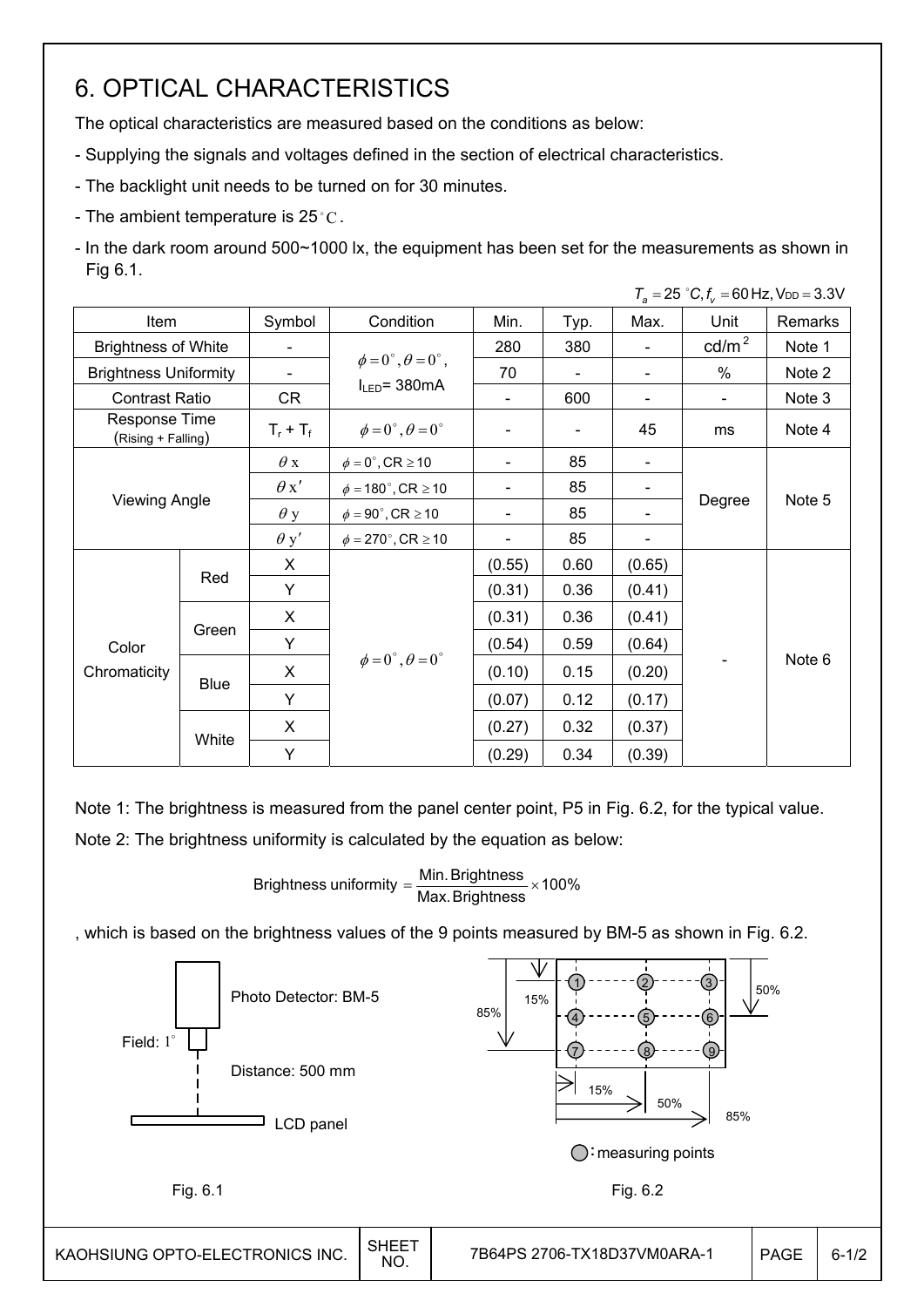Note 3: The Contrast Ratio is measured from the center point of the panel, P5, and defined as the following equation:

 $CR =$  Brightness of White<br>Brightness of Black

Note 4: The definition of response time is shown in Fig. 6.3. The rising time is the period from 10% brightness to 90% brightness when the data is from black to white. Oppositely, Falling time is the period from 90% brightness rising to 10% brightness.



Fig 6.3

Note 5: The definition of viewing angle is shown in Fig. 6.4. Angle  $\phi$  is used to represent viewing directions, for instance,  $\phi = 270^{\circ}$  means 6 o'clock, and  $\phi = 0^{\circ}$  means 3 o'clock. Moreover, angle  $\theta$  is used to represent viewing angles from axis Z toward plane XY.

 The display is super wide viewing angle version, so that the best optical performance can be obtained from every viewing direction.



Fig 6.4

Note 6: The color chromaticity is measured from the center point of the panel, P5, as shown in Fig. 6.2.

| SHEE<br>KAOHSIUNG OPTO-ELECTRONICS INC.<br><b>NO</b> | 7B64PS 2706-TX18D37VM0ARA-1 | PAGE | $6 - 2/2$ |
|------------------------------------------------------|-----------------------------|------|-----------|
|------------------------------------------------------|-----------------------------|------|-----------|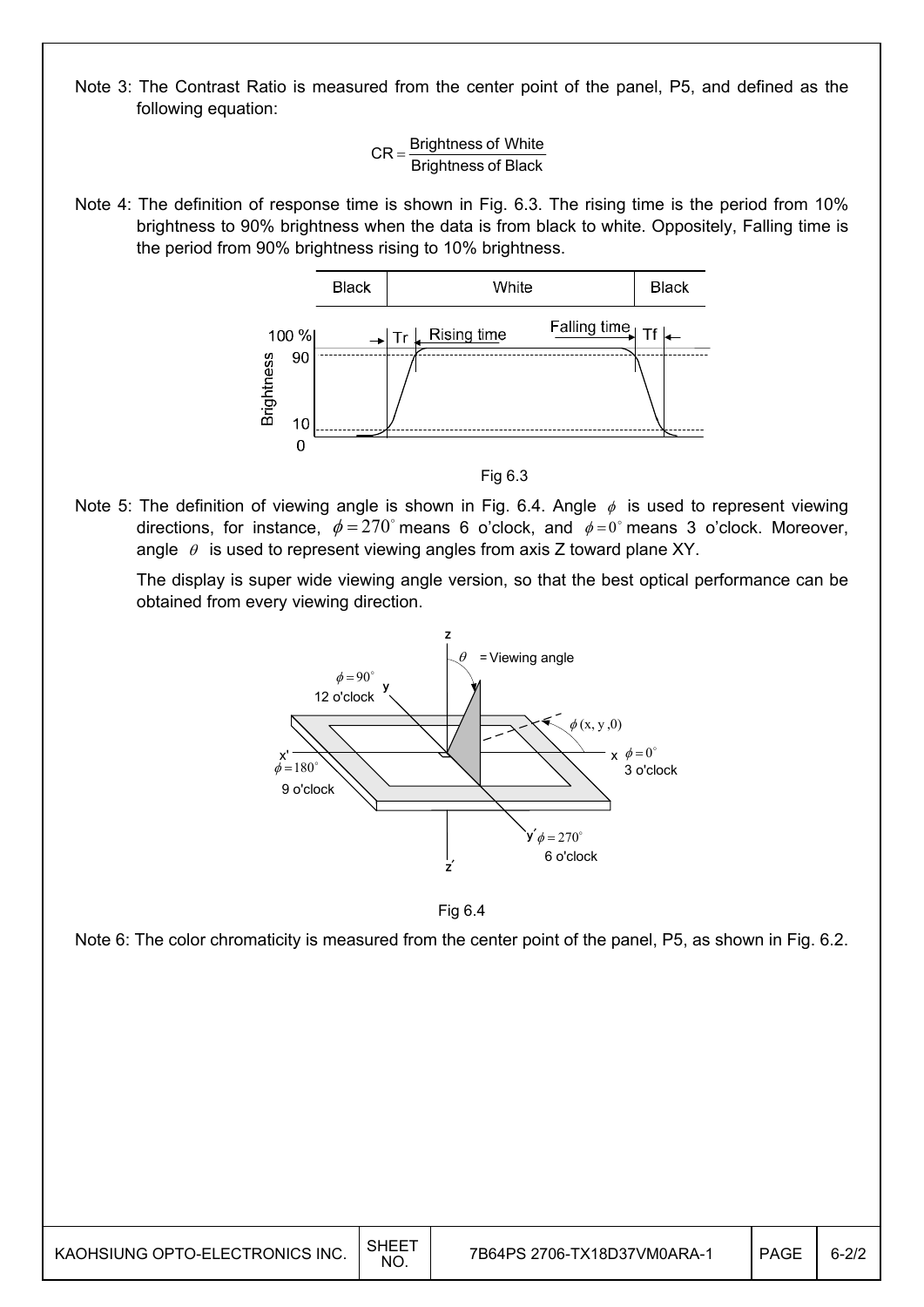## 7. BLOCK DIAGRAM





| KAOHSIUNG OPTO-ELECTRONICS INC. | NO. | 7B64PS 2707-TX18D37VM0ARA-1 | <b>PAGE</b> |  |
|---------------------------------|-----|-----------------------------|-------------|--|
|---------------------------------|-----|-----------------------------|-------------|--|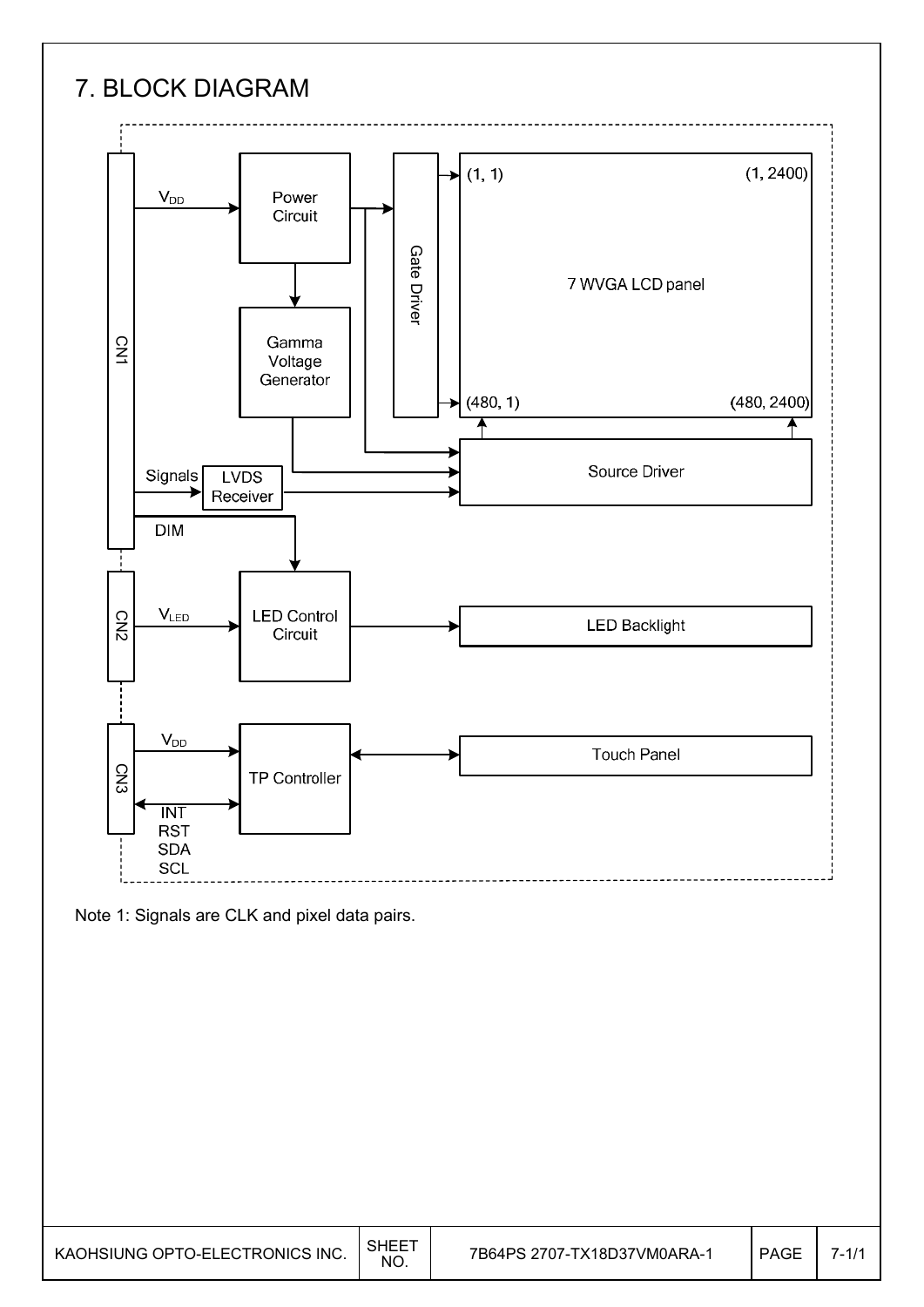## 8. RELIABILITY TESTS

| <b>Test Item</b>               | Condition                                                                                                                              |                                                            |  |
|--------------------------------|----------------------------------------------------------------------------------------------------------------------------------------|------------------------------------------------------------|--|
| <b>High Temperature</b>        | 1) Operating<br>2) 80 $^{\circ}$ C                                                                                                     | 500 hrs                                                    |  |
| Low Temperature                | 1) Operating<br>2) -30 $^{\circ}$ C                                                                                                    | 500 hrs                                                    |  |
| <b>High Temperature</b>        | 1) Storage<br>2) 90°C                                                                                                                  | 500 hrs                                                    |  |
| Low Temperature                | 1) Storage<br>2) -40 $^{\circ}$ C                                                                                                      | 500 hrs                                                    |  |
| <b>Heat Cycle</b>              | 1) Operating<br>2) $-30\degree C \leftrightarrow 80\degree C$<br>3) 3hrs~1hr~3hrs                                                      | 500 hrs                                                    |  |
| <b>Thermal Shock</b>           | 1) Non-Operating<br>2) -35 $^{\circ}$ C $\leftrightarrow$ 85 $^{\circ}$ C<br>3) 0.5 hr ↔ 0.5 hr                                        | 500 hrs                                                    |  |
| High Temperature &<br>Humidity | 1) Operating<br>2) 40°C & 85%RH<br>3) Without condensation<br>(Note4)                                                                  | 500 hrs                                                    |  |
| Vibration                      | 1) Non-Operating<br>2) 10~200 Hz<br>3)5G<br>4) X, Y, and Z directions                                                                  | 1 hr for each direction                                    |  |
| <b>Mechanical Shock</b>        | 1) Non-Operating<br>2) 10 ms<br>3) 80G<br>4) $\pm X, \pm Y$ and $\pm Z$ directions                                                     | Once for each direction                                    |  |
| <b>ESD</b>                     | 1) Operating<br>2) Tip: 150 pF, 330 $\Omega$<br>3) Air discharge for glass: ± 12KV<br>4) Contact discharge for metal frame: $\pm$ 15KV | 1) Glass: 9 points<br>2) Metal frame: 8 points<br>(Note 3) |  |

Note 1: Display functionalities are inspected under the conditions defined in the specification after the reliability tests.

Note 2: The display is not guaranteed for use in corrosive gas environments.

- Note 3: All pins of LCD interface (CN1) have been tested by  $\pm$  100V contact discharge of ESD under non-operating condition.
- Note 4: Under the condition of high temperature & humidity, if the temperature is higher than 40 °C, the humidity needs to be reduced as Fig. 8.1 shown.

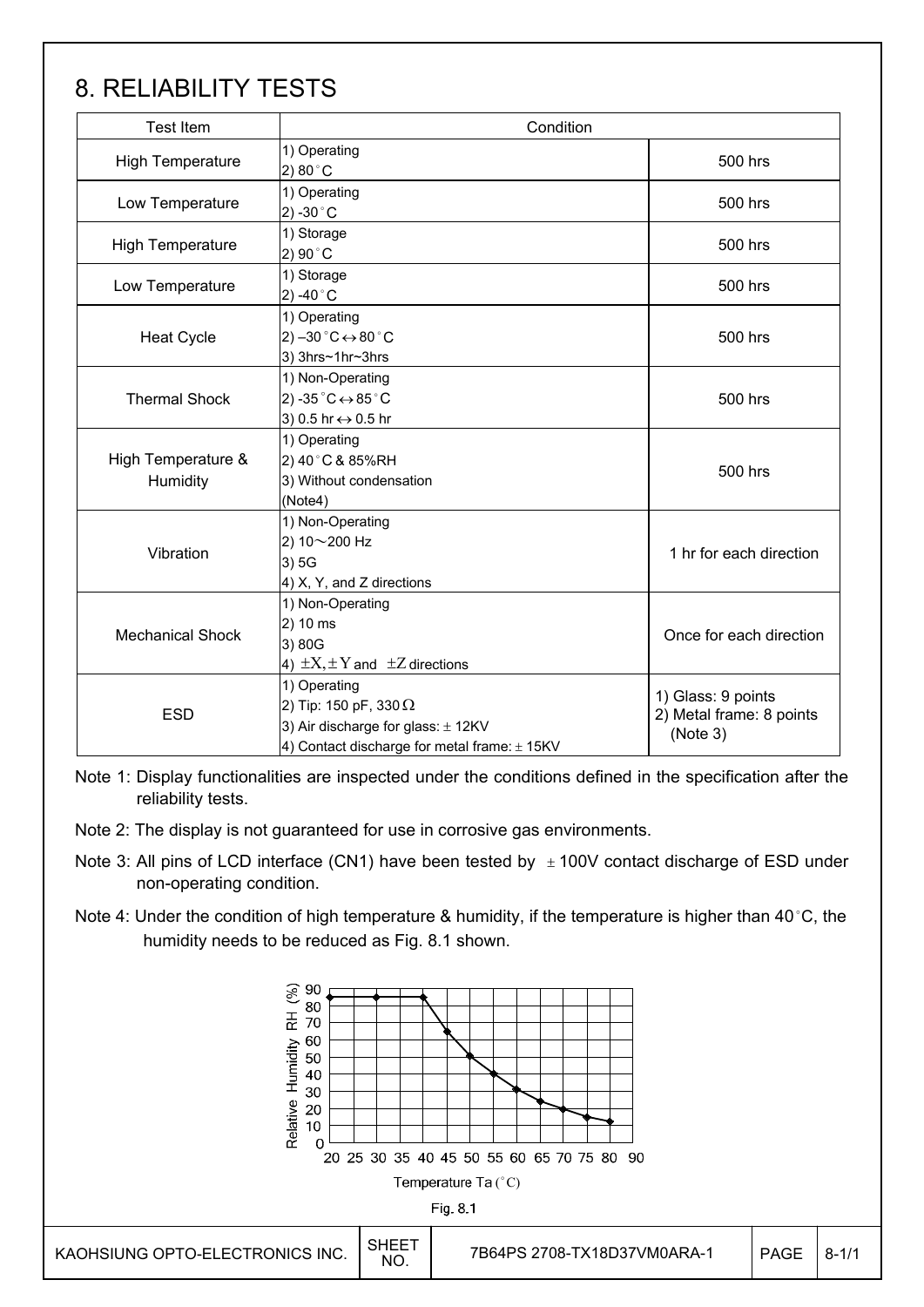## 9 LCD INTERFACE

### 9.1 INTERFACE PIN CONNECTIONS

The display interface connector (CN1) is FI-SEB20P-HF13E made by JAE and Pin assignment is as below:

| Pin No.                 | Symbol   | Function               | Pin No. | Symbol     | Function           |
|-------------------------|----------|------------------------|---------|------------|--------------------|
| 1                       | $V_{DD}$ |                        | 11      | $IN2-$     |                    |
| $\overline{2}$          | $V_{DD}$ | Power Supply for Logic | 12      | $IN2+$     | B2~B5, DE          |
| $\mathbf{3}$            | $V_{SS}$ | <b>GND</b>             | 13      | $V_{SS}$   | <b>GND</b>         |
| $\overline{\mathbf{4}}$ | $V_{SS}$ |                        | 14      | CLK IN-    |                    |
| 5                       | INO-     | R0~R5, G0              | 15      | CLK IN+    | <b>Pixel Clock</b> |
| $\,6$                   | $INO+$   |                        | 16      | $V_{SS}$   | <b>GND</b>         |
| $\overline{7}$          | $V_{SS}$ | <b>GND</b>             | 17      | $IN3-$     | <b>GND</b>         |
| 8                       | $IN1-$   | G1~G5, B0~B1           | 18      | $IN3+$     | <b>GND</b>         |
| 9                       | $IN1+$   |                        | 19      | $V_{SS}$   | <b>GND</b>         |
| 10                      | $V_{SS}$ | <b>GND</b>             | 20      | <b>DIM</b> | Note 2             |

Note 1: IN n- and IN n+ (n=0, 1, 2), CLK IN- and CLK IN+ should be wired by twist-pairs or side-by-side FPC patterns, respectively.

Note 2: Normal brightness: 0V or 0% PWM duty; Brightness control: 0V to 3.3V DC or 0% to 100% PWM duty.

The backlight connector (CN2) is SM02(8.0)B-BHS-1-TB(LF)(SN), and pin assignment is as below:

| Pin No. | Symbol | Function   |
|---------|--------|------------|
|         | VLED   | 12VDC      |
|         | GND    | <b>GND</b> |

The Capacitive Touch Panel interface connector (CN3) is BL114-20RL-TAGF manufactured by Suncagey (Thickness: 0.3±0.05mm; Pitch: 0.5mm).

| Pin No.        | Symbol         | Function      | Pin No. | Symbol     | Function                            |
|----------------|----------------|---------------|---------|------------|-------------------------------------|
| 1              | <b>GND</b>     | <b>GND</b>    | 11      | $V_{DD}$   | Power Supply for Touch Panel        |
| $\overline{2}$ | <b>GND</b>     | <b>GND</b>    | 12      | $V_{DD}$   | Power Supply for Touch Panel        |
| 3              | <b>GND</b>     | <b>GND</b>    | 13      | <b>NC</b>  | No connection                       |
| 4              | <b>GND</b>     | <b>GND</b>    | 14      | <b>SDA</b> | $I^2C$ data                         |
| 5              | <b>NC</b>      | No connection | 15      | <b>SCL</b> | $I2C$ clock                         |
| 6              | <b>NC</b>      | No connection | 16      | <b>RST</b> | <b>Touch Panel Controller reset</b> |
| 7              | N <sub>C</sub> | No connection | 17      | <b>INT</b> | Data ready signal                   |
| 8              | <b>NC</b>      | No connection | 18      | <b>GND</b> | <b>GND</b>                          |
| 9              | <b>NC</b>      | No connection | 19      | <b>GND</b> | <b>GND</b>                          |
| 10             | <b>NC</b>      | No connection | 20      | <b>GND</b> | <b>GND</b>                          |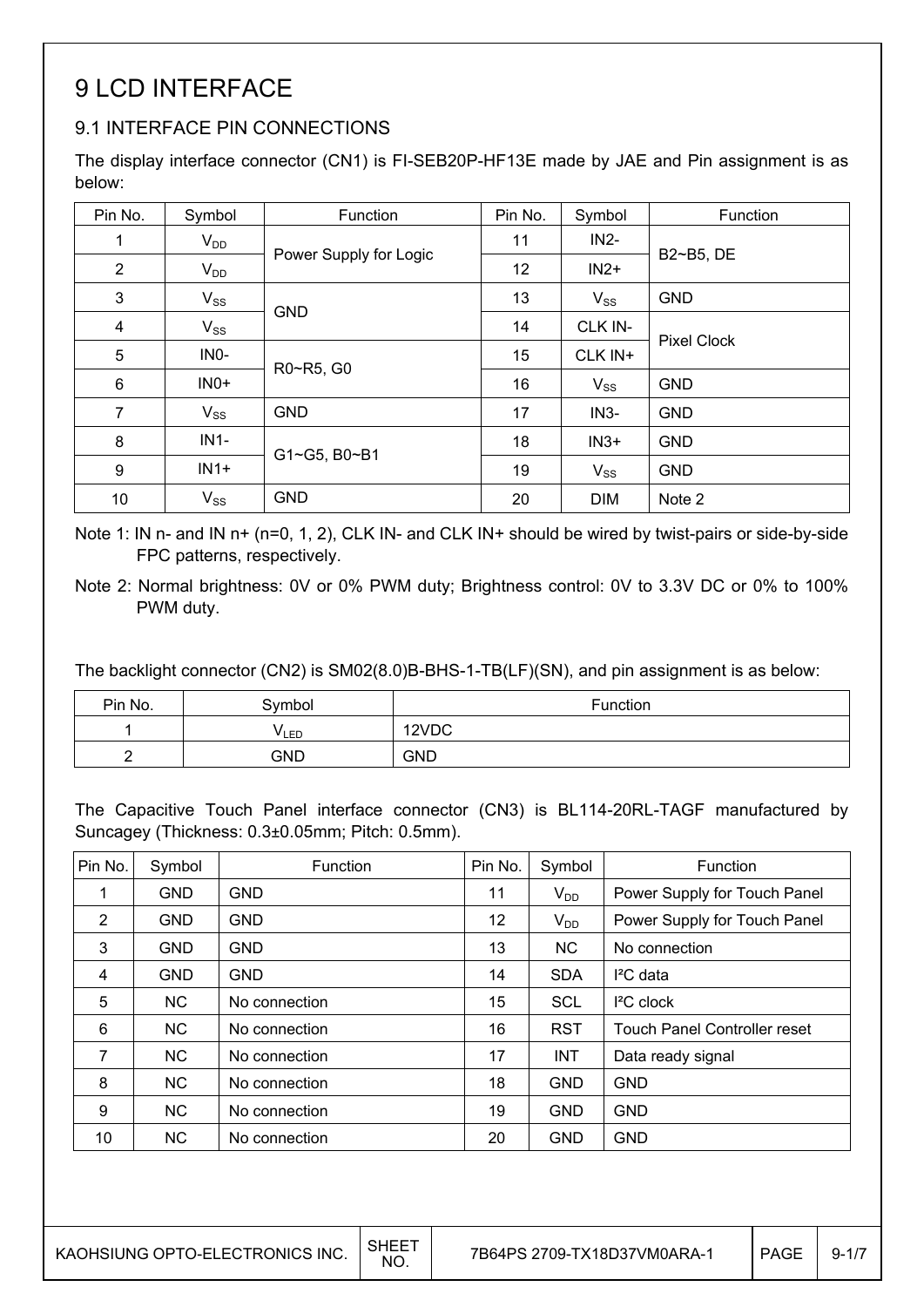#### 9.2 LVDS INTERFACE

|                       |              |                  | CN <sub>1</sub>            |                                            |                     |                                |
|-----------------------|--------------|------------------|----------------------------|--------------------------------------------|---------------------|--------------------------------|
|                       | Machine Side |                  | (interface)                |                                            | <b>TFT-LCD Side</b> |                                |
|                       |              | 2)               | 1)                         | 3)                                         |                     |                                |
| Controll<br>R0-R5, G0 | 7 TA0-6      | THC63LVDM83R     | $INO+$                     | THC63LVDF84B<br>RAO-6                      |                     |                                |
| G1-G5, B0, B1         | 7 TB0-6      |                  | INO-<br>$IN1+$             | RB <sub>0</sub> -6                         |                     |                                |
| B2-B5, NA, NA, DE     | 7 TCO-6      | Sq               | $IN1-$                     | <b>RC0-6</b>                               |                     |                                |
| ALL GND               | 7 TD0-6      | Parallel-to<br>Έ | $IN2+$<br>$IN2-$<br>$IN3+$ | Parallel-to-<br>LVDS<br>RD <sub>0</sub> -6 |                     | <b>LCD Panel</b><br>controller |
| 777                   |              |                  | N3                         |                                            |                     |                                |
| <b>CK</b>             | CLK IN       | <b>PLL</b>       | CLK IN+<br>CLK IN-         | <b>CK OUT</b><br><b>PLL</b>                |                     |                                |

- Note 1: LVDS cable impedance should be 100 ohms per signal line when each 2-lines (+, -) is used in differential mode.
- Note 2: The recommended transmitter, THC63LVDM83R, is made by Thine or equivalent, which is not contained in the module.
- Note 3: The receiver built-in the module is THC63LVDF84B made by Thine.

#### R1  $\bigwedge$  R0  $\bigwedge$  G0  $\bigwedge$  R5  $\bigwedge$  R4  $\bigwedge$  R3  $\bigwedge$  R2  $\bigwedge$  R1  $\bigwedge$  R0  $\bigwedge$  G0 G2 G1 B1 B0 G5 G4 G3 G2 G1 B1 B3  $\bigwedge$  B2  $\bigwedge$  DE  $\bigwedge$  NA  $\bigwedge$  NA  $\bigwedge$  B5  $\bigwedge$  B4  $\bigwedge$  B3  $\bigwedge$  B2  $\bigwedge$  DE 1 cycle CLK IN-CLK IN+ IN0+ IN0- IN1+ IN1- IN2+ IN2-

#### 9.3 LVDS DATA FORMAT

DE: Data Enable NA: Not Available

| KAOHSIUNG OPTO-ELECTRONICS INC. | <b>SHEET</b><br><b>NO</b> | 7B64PS 2709-TX18D37VM0ARA-1 | <b>PAGE</b> | $9 - 27$ |
|---------------------------------|---------------------------|-----------------------------|-------------|----------|
|---------------------------------|---------------------------|-----------------------------|-------------|----------|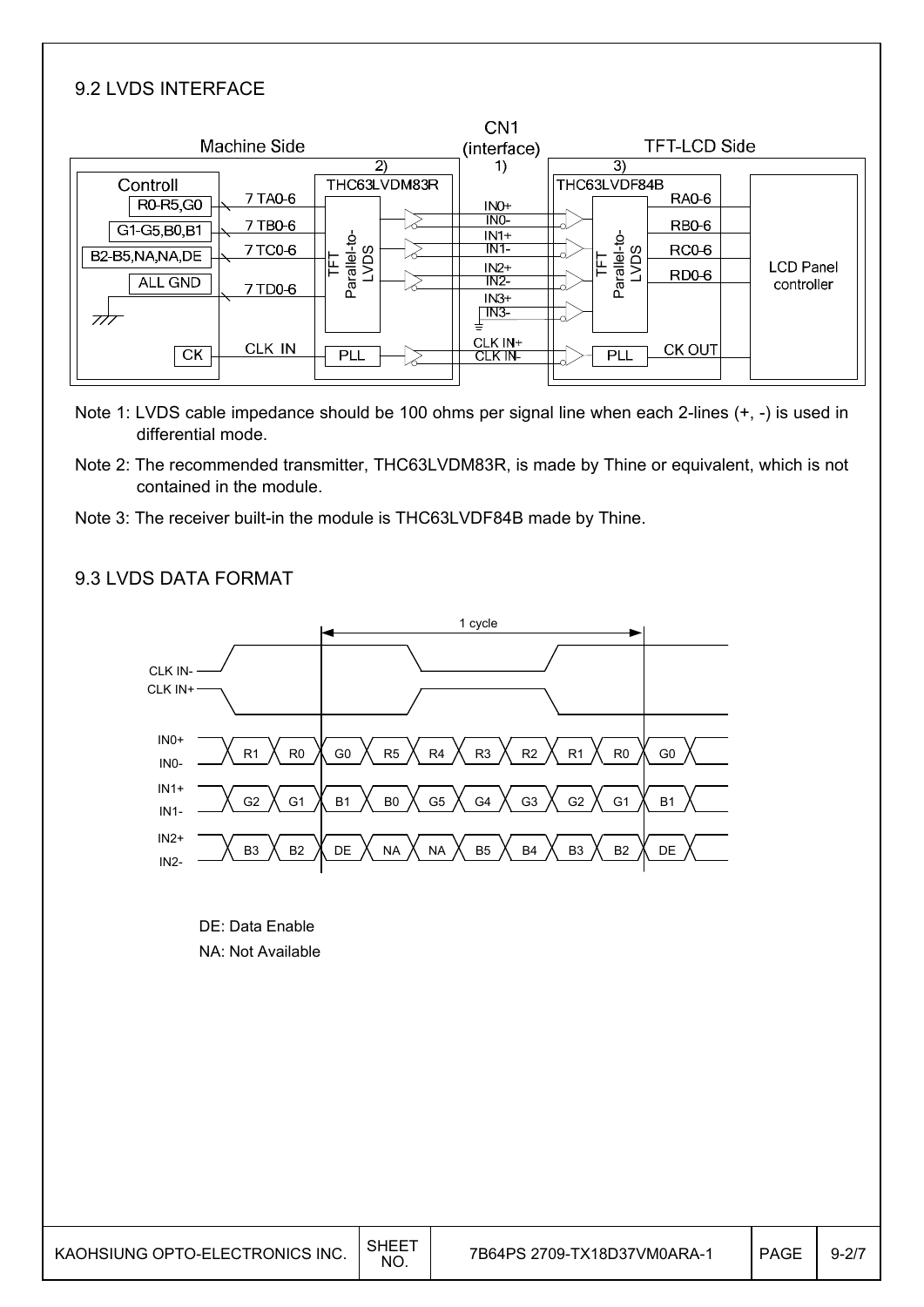#### 9.4 TIMING CHART

DTMG (Data Enable) is the signal to determine valid data, and the timing of DTMG can be determined from Hsync and Vsync as below. For this display, only DTMG and DCLK are the essential signals. Hsync and Vsync are not necessary to connect to display interface after DTMG has been generated and input.

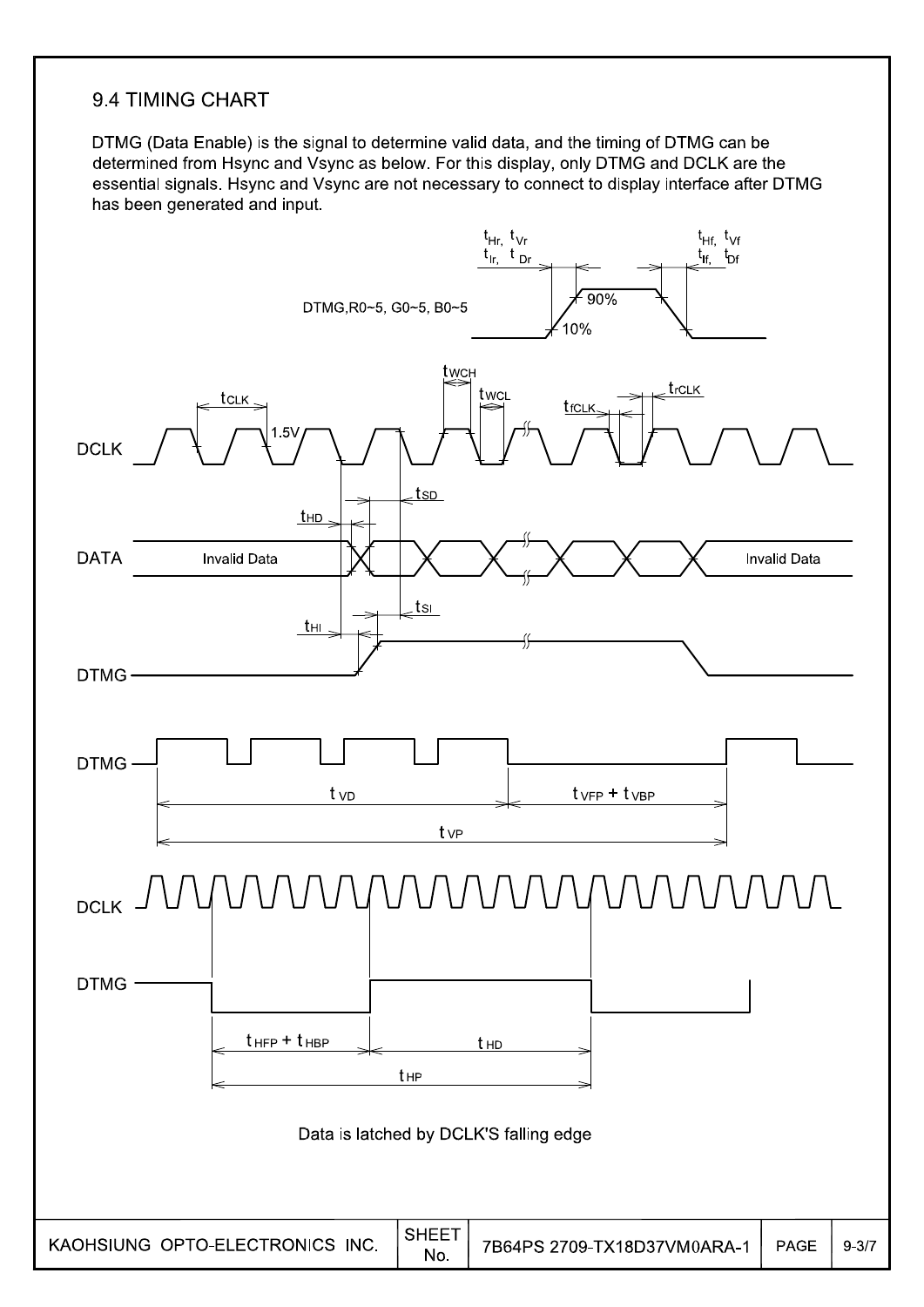|             | Item                   | Symbol                          | Min.           | Typ.                     | Max.                         | Unit                                 |  |
|-------------|------------------------|---------------------------------|----------------|--------------------------|------------------------------|--------------------------------------|--|
|             | Frequency              | $1/t_{CLK}$                     | 30.0           | 33.3                     | 36.0                         | <b>MHz</b>                           |  |
|             | Low level Width        | $t_{\scriptscriptstyle\rm WCL}$ | 8              | $\blacksquare$           |                              |                                      |  |
|             | High level Width       | $t_{\text{WCH}}$                | 8              | $\blacksquare$           |                              |                                      |  |
| <b>DCLK</b> | Rise time              | $t_{\sf rCLK}$                  | $\blacksquare$ | $\blacksquare$           | 4                            | ns                                   |  |
|             | Fall time              | $t_{fCLK}$                      | -              | $\overline{\phantom{a}}$ | 4                            |                                      |  |
|             | Duty                   | D                               | 0.45           | 0.5                      | 0.55                         | $\overline{\phantom{a}}$             |  |
|             | Set up time            | $t_{SI}$                        | 4              | $\overline{\phantom{a}}$ | $\qquad \qquad \blacksquare$ |                                      |  |
|             | Hold time              | $t_{\text{HI}}$                 | 4              | $\overline{\phantom{a}}$ | -                            | ns                                   |  |
|             | Rise/Fall time         | $t_{\sf lr}, t_{\sf lf}$        |                |                          | 4                            | ns                                   |  |
|             | Horizontal cycle       | $t_{HP}$                        | 1035           | 1056                     | 1090                         |                                      |  |
| <b>DTMG</b> | Horizontal back porch  | $t_{\sf HBP}$                   | 10             | 216                      |                              | $t_{\scriptscriptstyle{\text{CLK}}}$ |  |
|             | Horizontal front porch | $t_{\text{HFP}}$                | 30             | 40                       |                              |                                      |  |
|             | Vertical cycle         | $t_{\vee P}$                    | 483            | 525                      | 550                          |                                      |  |
|             | Vertical back porch    | $t_{\rm VBP}$                   | $\overline{2}$ | 34                       | -                            | $t_{\scriptscriptstyle\rm HP}$       |  |
|             | Vertical front porch   | $t_{\rm VFP}$                   | 1              | 11                       | -                            |                                      |  |
|             | Set up time            | $t_{SD}$                        | 4              | $\blacksquare$           | -                            |                                      |  |
| Data        | Hold time              | $t_{HD}$                        | 4              | $\overline{\phantom{0}}$ |                              | ns                                   |  |
|             | Rise / Fall time       | $t_{Dr}$ , $t_{Dr}$             |                |                          | 4                            | ns                                   |  |

### 9.5 INTERFACE TIMING SPECIFICATIONS

| KAOHSIUNG OPTO-ELECTRONICS INC. | SHEE<br>NO. | 7B64PS 2709-TX18D37VM0ARA-1 | <b>PAGE</b> | $9 - 4/7$ |
|---------------------------------|-------------|-----------------------------|-------------|-----------|
|---------------------------------|-------------|-----------------------------|-------------|-----------|

т

٦

T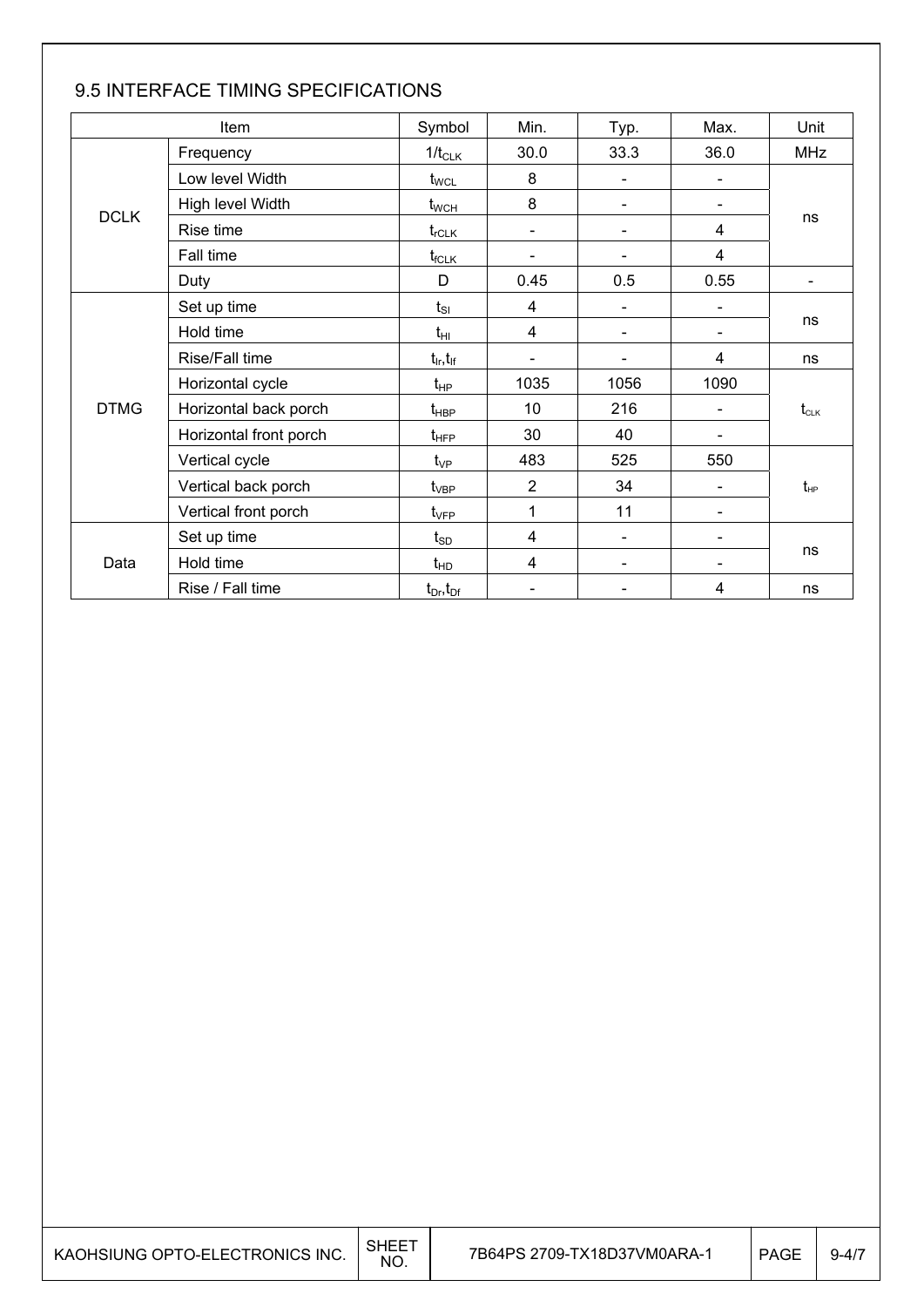### 9.6 LVDS RECEIVER TIMING



RinX= (RinX+)-(RinX-) (X=0, 1, 2)

|             | <b>Item</b>       | Symbol             | Min.                          | Typ.                     | Max.                          | Unit       |
|-------------|-------------------|--------------------|-------------------------------|--------------------------|-------------------------------|------------|
| <b>DCLK</b> | Frequency         | 1/ $t_{CLK}$       | 30.0                          | 33.3                     | 36.0                          | <b>MHz</b> |
| <b>RinX</b> | 0 data position   | $t_{\text{RPO}}$   | 1/7* $t_{CLK}$ -0.4           | 1/7* t <sub>CLK</sub>    | $1/7$ * t <sub>CLK</sub> +0.4 |            |
| $(X=0,1,2)$ | 1st data position | $t_{\mathsf{RP1}}$ | $-0.4$                        | $\mathbf 0$              | $+0.4$                        |            |
|             | 2nd data position | $t_{RP2}$          | 6/7* t <sub>CLK</sub> -0.4    | 6/7* t <sub>CLK</sub>    | 6/7* $t_{CLK}$ +0.4           |            |
|             | 3rd data position | $t_{RP3}$          | 5/7* t <sub>CLK</sub> -0.4    | $5/7^*$ t <sub>CLK</sub> | 5/7* t <sub>CLK</sub> +0.4    | ns         |
|             | 4th data position | $t_{\text{RP4}}$   | 4/7* $t_{CLK}$ -0.4           | 4/7* t <sub>CLK</sub>    | 4/7* $t_{CLK}$ +0.4           |            |
|             | 5th data position | $t_{RP5}$          | $3/7^*$ t <sub>CLK</sub> -0.4 | $3/7^*$ t <sub>CLK</sub> | $3/7$ * t <sub>CLK</sub> +0.4 |            |
|             | 6th data position | $t_{RP6}$          | $2/7$ * t <sub>CLK</sub> -0.4 | $2/7^*$ t <sub>CLK</sub> | $2/7$ * t <sub>CLK</sub> +0.4 |            |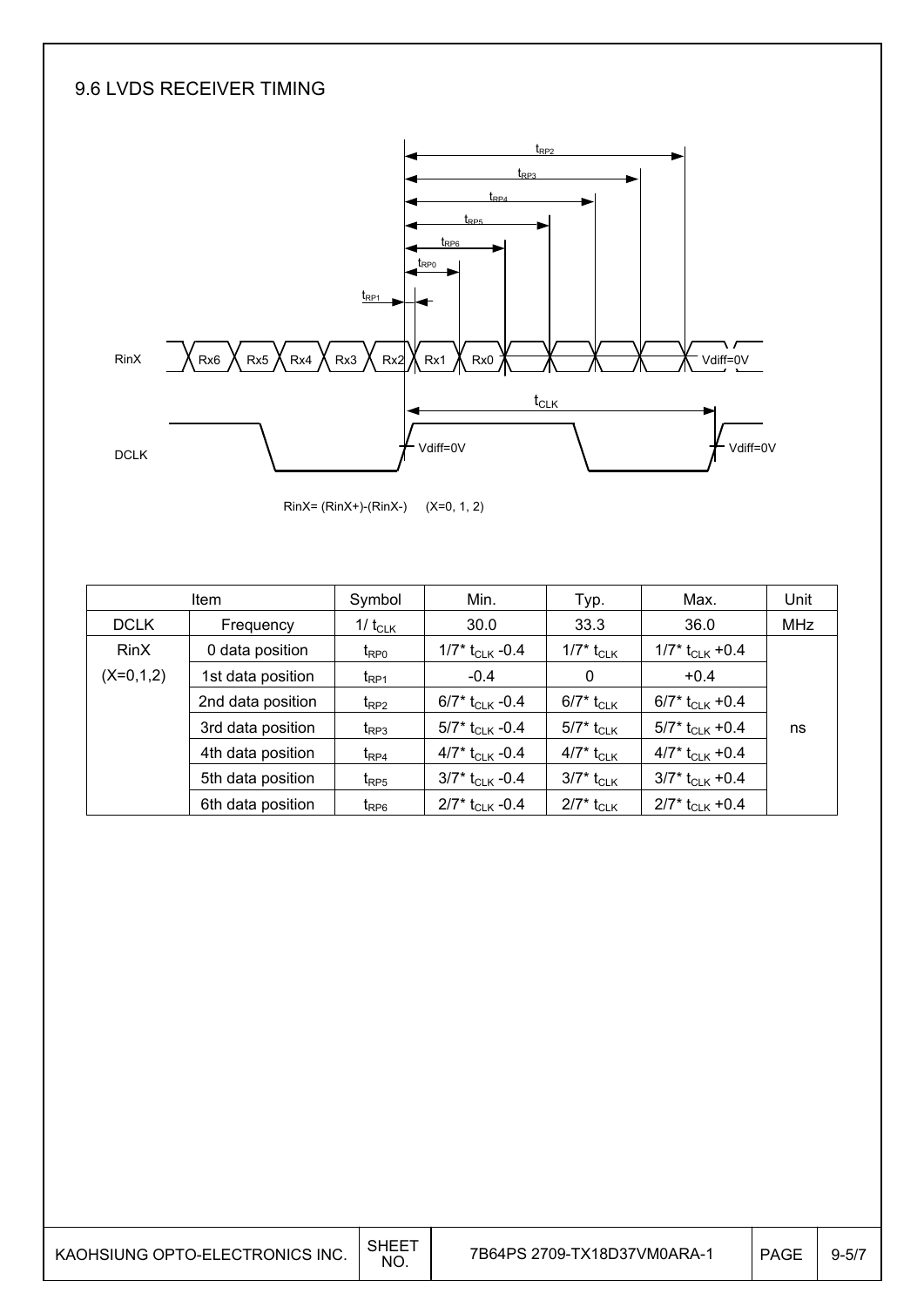### 9.7 DATA INPUT for DISPLAY COLOR

|              | COLOR &<br><b>Gray Scale</b> |                                     | Data Signal               |                                |                    |                      |                |                    |                                  |                                            |                           |                           |                                  |                                  |                |                |                                  |                     |                      |
|--------------|------------------------------|-------------------------------------|---------------------------|--------------------------------|--------------------|----------------------|----------------|--------------------|----------------------------------|--------------------------------------------|---------------------------|---------------------------|----------------------------------|----------------------------------|----------------|----------------|----------------------------------|---------------------|----------------------|
|              |                              | R <sub>5</sub>                      | R <sub>4</sub>            | R <sub>3</sub>                 | R <sub>2</sub>     | R <sub>1</sub>       | R <sub>0</sub> | G <sub>5</sub>     | G <sub>4</sub>                   | G <sub>3</sub>                             | G <sub>2</sub>            | G <sub>1</sub>            | G <sub>0</sub>                   | <b>B5</b>                        | <b>B4</b>      | B <sub>3</sub> | B <sub>2</sub>                   | <b>B1</b>           | B <sub>0</sub>       |
|              | <b>Black</b>                 | $\mathbf 0$                         | $\mathbf 0$               | 0                              | $\mathbf 0$        | $\mathbf 0$          | $\mathbf 0$    | $\mathbf 0$        | $\mathbf 0$                      | $\mathbf 0$                                | $\mathbf 0$               | $\mathbf 0$               | 0                                | $\mathbf 0$                      | $\mathbf 0$    | $\mathbf 0$    | $\mathbf 0$                      | $\mathbf 0$         | 0                    |
|              | Red (63)                     | 1                                   | 1                         | 1                              | 1                  | 1                    | 1              | $\mathbf 0$        | 0                                | 0                                          | $\mathbf 0$               | $\mathbf 0$               | 0                                | 0                                | $\mathbf 0$    | $\mathbf 0$    | $\mathbf 0$                      | $\mathbf 0$         | 0                    |
|              | Green (63)                   | 0                                   | 0                         | 0                              | $\mathbf 0$        | $\mathbf 0$          | $\mathbf 0$    | 1                  | 1                                | 1                                          | 1                         | 1                         | 1                                | 0                                | $\mathbf 0$    | $\mathbf 0$    | 0                                | 0                   | 0                    |
| <b>Basic</b> | <b>Blue (63)</b>             | $\mathbf 0$                         | 0                         | 0                              | $\mathbf 0$        | $\mathbf 0$          | 0              | 0                  | 0                                | 0                                          | $\mathbf 0$               | $\mathbf 0$               | 0                                | 1                                | 1              | 1              | 1                                | 1                   | 1                    |
| Color        | Cyan                         | 0                                   | 0                         | 0                              | $\mathbf 0$        | $\mathbf 0$          | 0              | 1                  | 1                                | 1                                          | 1                         | 1                         | 1                                | 1                                | 1              | 1              | 1                                | 1                   | 1                    |
|              | Magenta                      | 1                                   | 1                         | 1                              | 1                  | 1                    | 1              | 0                  | $\mathbf 0$                      | $\overline{0}$                             | $\mathbf 0$               | $\mathbf 0$               | 0                                | 1                                | 1              | 1              | 1                                | 1                   | 1                    |
|              | Yellow                       | 1                                   | $\mathbf{1}$              | 1                              | 1                  | 1                    | 1              | 1                  | 1                                | 1                                          | 1                         | 1                         | 1                                | 0                                | 0              | 0              | 0                                | 0                   | 0                    |
|              | White                        | 1                                   | 1                         | 1                              | 1                  | 1                    | 1              | 1                  | 1                                | 1                                          | 1                         | 1                         | 1                                | 1                                | 1              | 1              | 1                                | $\overline{1}$      | $\mathbf{1}$         |
|              | Red(0)                       | $\mathbf 0$                         | 0                         | 0                              | $\mathbf 0$        | $\mathbf 0$          | $\mathbf 0$    | $\mathbf 0$        | 0                                | 0                                          | $\mathbf 0$               | 0                         | 0                                | 0                                | $\mathbf 0$    | $\mathbf 0$    | 0                                | 0                   | 0                    |
|              | Red (1)                      | 0                                   | 0                         | 0                              | $\mathbf 0$        | $\overline{0}$       | $\overline{1}$ | 0                  | $\overline{0}$                   | 0                                          | $\mathbf 0$               | 0                         | 0                                | 0                                | $\mathbf 0$    | $\overline{0}$ | 0                                | $\overline{0}$      | 0                    |
| Red          |                              | $\cdot$<br>$\overline{\phantom{a}}$ | $\blacksquare$            | $\blacksquare$<br>$\mathbf{r}$ |                    |                      |                | $\cdot$            | $\blacksquare$<br>$\blacksquare$ |                                            |                           | $\cdot$                   | $\blacksquare$<br>٠              | $\blacksquare$<br>$\blacksquare$ |                |                | $\blacksquare$                   |                     | ٠<br>×               |
|              |                              | $\blacksquare$<br>٠                 | $\ddot{\phantom{0}}$<br>٠ | $\blacksquare$<br>$\bullet$    | $\cdot$<br>٠       | $\cdot$<br>$\bullet$ | $\blacksquare$ | $\cdot$<br>$\cdot$ | $\ddot{\phantom{0}}$<br>٠        | $\blacksquare$<br>ä,                       | $\cdot$                   | $\blacksquare$<br>٠       | $\blacksquare$<br>$\blacksquare$ | $\blacksquare$<br>$\bullet$      | $\blacksquare$ | $\cdot$        | $\blacksquare$<br>٠              | $\blacksquare$<br>٠ | $\blacksquare$<br>ä, |
|              | Red (62)                     | 1                                   | 1                         | 1                              | 1                  | 1                    | $\mathbf 0$    | $\mathbf 0$        | 0                                | 0                                          | $\mathbf 0$               | $\mathbf 0$               | 0                                | 0                                | $\mathbf 0$    | $\mathbf 0$    | $\mathbf 0$                      | $\mathbf 0$         | 0                    |
|              | Red (63)                     | 1                                   | 1                         | 1                              | 1                  | 1                    | 1              | 0                  | 0                                | 0                                          | $\mathbf 0$               | $\mathbf 0$               | 0                                | 0                                | $\mathbf 0$    | $\mathbf{0}$   | 0                                | $\mathbf 0$         | 0                    |
|              | Green (0)                    | $\mathbf 0$                         | $\mathbf 0$               | 0                              | $\mathbf 0$        | $\mathbf 0$          | $\mathbf 0$    | 0                  | 0                                | 0                                          | $\mathbf 0$               | $\mathbf 0$               | 0                                | 0                                | $\mathbf 0$    | $\mathbf 0$    | $\mathbf 0$                      | $\mathbf 0$         | 0                    |
|              | Green (1)                    | 0                                   | 0                         | 0                              | $\mathbf 0$        | $\mathbf 0$          | 0              | 0                  | 0                                | 0                                          | 0                         | 0                         | 1                                | 0                                | 0              | 0              | 0                                | 0                   | 0                    |
| Green        |                              | $\cdot$                             | $\blacksquare$            | $\blacksquare$                 | $\cdot$            | $\cdot$              |                | $\cdot$            | $\blacksquare$                   |                                            | $\cdot$                   |                           | $\blacksquare$<br>ä,             | $\blacksquare$                   |                | $\cdot$        | $\cdot$                          | $\cdot$             | ٠                    |
|              |                              | $\cdot$                             |                           | $\blacksquare$<br>$\bullet$    | $\cdot$            |                      |                |                    | $\ddot{\phantom{0}}$<br>$\cdot$  |                                            |                           |                           | $\blacksquare$<br>×,             | $\cdot$<br>$\blacksquare$        |                |                | $\cdot$                          | $\blacksquare$      | $\cdot$              |
|              | Green (62)                   | $\mathbf 0$                         | $\mathbf 0$               | $\overline{0}$                 | $\mathbf 0$        | $\mathbf 0$          | $\mathbf 0$    | 1                  | $\overline{1}$                   | 1                                          | 1                         | $\mathbf 1$               | 0                                | $\mathbf 0$                      | $\mathbf 0$    | $\overline{0}$ | 0                                | $\mathbf 0$         | 0                    |
|              | Green (63)                   | 0                                   | 0                         | 0                              | $\mathbf{0}$       | $\mathbf 0$          | $\mathbf 0$    | 1                  | 1                                | 1                                          | 1                         | 1                         | 1                                | 0                                | $\mathbf 0$    | $\mathbf 0$    | 0                                | 0                   | 0                    |
|              | Blue $(0)$                   | $\Omega$                            | $\overline{0}$            | 0                              | $\mathbf{0}$       | $\mathbf 0$          | $\overline{0}$ | 0                  | $\mathbf 0$                      | 0                                          | $\mathbf 0$               | $\mathbf 0$               | 0                                | 0                                | $\overline{0}$ | $\overline{0}$ | 0                                | $\overline{0}$      | 0                    |
|              | Blue $(1)$                   | 0                                   | 0                         | 0                              | $\mathbf 0$        | $\mathbf 0$          | $\mathbf 0$    | 0                  | $\mathbf 0$                      | 0                                          | 0                         | 0                         | 0                                | 0                                | $\mathbf 0$    | $\mathbf 0$    | 0                                | 0                   | 1                    |
| <b>Blue</b>  |                              |                                     | $\cdot$                   | $\blacksquare$<br>$\bullet$    |                    |                      |                | $\cdot$            | $\cdot$<br>٠                     |                                            |                           | $\cdot$                   | $\blacksquare$<br>٠              | $\cdot$                          |                |                | $\cdot$                          |                     | ٠<br>٠               |
|              | $\cdot$                      | $\cdot$<br>٠                        | $\blacksquare$<br>٠       | $\blacksquare$<br>$\bullet$    | $\cdot$<br>$\cdot$ | $\ddot{\cdot}$       | $\blacksquare$ | $\cdot$<br>٠       | $\blacksquare$<br>$\cdot$        | $\blacksquare$<br>$\overline{\phantom{a}}$ | $\cdot$<br>$\blacksquare$ | $\blacksquare$<br>$\cdot$ | $\blacksquare$<br>$\bullet$      | $\cdot$<br>$\blacksquare$        | $\blacksquare$ | $\cdot$        | $\blacksquare$<br>$\blacksquare$ | $\blacksquare$<br>٠ | $\cdot$<br>$\cdot$   |
|              | <b>Blue (62)</b>             | $\mathbf 0$                         | 0                         | 0                              | $\mathbf 0$        | $\pmb{0}$            | $\mathbf 0$    | 0                  | 0                                | 0                                          | $\mathbf 0$               | $\mathbf 0$               | 0                                | 1                                | 1              | 1              | 1                                | 1                   | 0                    |
|              | <b>Blue (63)</b>             | 0                                   | 0                         | 0                              | 0                  | 0                    | 0              | 0                  | 0                                | 0                                          | 0                         | 0                         | 0                                | 1                                | 1              | 1              | 1                                | 1                   | 1                    |

| KAOHSIUNG OPTO-ELECTRONICS INC. | <b>SHEET</b><br>NO. | 7B64PS 2709-TX18D37VM0ARA-1 | PAGE | $9 - 6/7$ |
|---------------------------------|---------------------|-----------------------------|------|-----------|
|---------------------------------|---------------------|-----------------------------|------|-----------|

T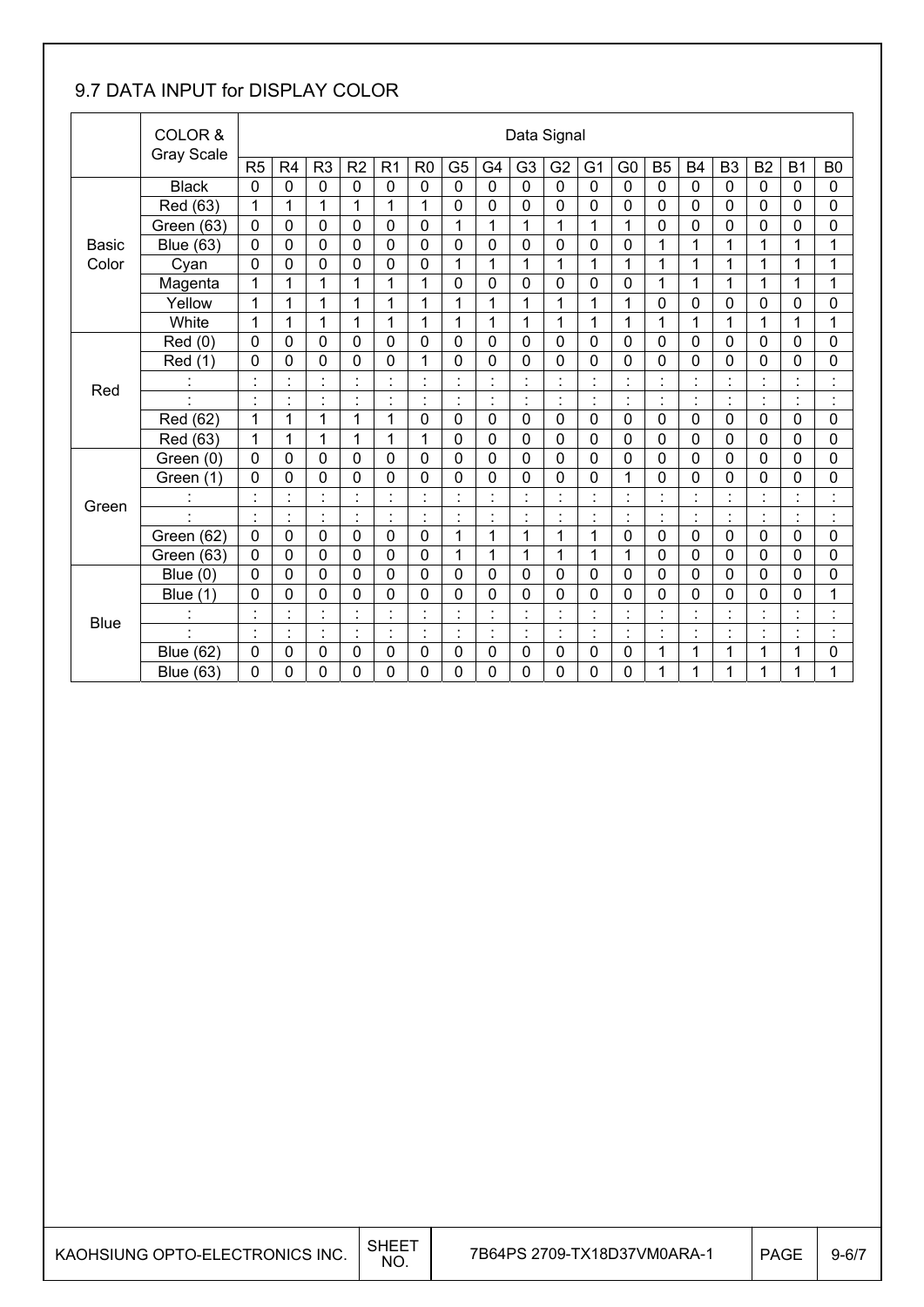#### 9.8 POWER SEQUENCE

#### (1) LCD POWER SEQUENCE





- Note 1: In order to avoid any damages,  $V_{DD}$  has to be applied before all other signals. The opposite is true for power off where  $V_{DD}$  has to be remained on until all other signals have been switch off. The recommended time period is 1 second.
- Note 2: In order to avoid showing uncompleted patterns in transient state. It is recommended that switching the backlight on is delayed for 1 second after the signals have been applied. The opposite is true for power off where the backlight has to be switched off 1 second before the signals are removed.

#### (2) TOUCH PANEL POWER SEQUENCE AND RESET SEQUENCE



| Symbol    | Parameter                                                                                         | Min. | Max. | Unit |
|-----------|---------------------------------------------------------------------------------------------------|------|------|------|
| l initial | After powering-on or resetting the device, the device<br>needs $Tinitial$ time config the system. | 100  |      | ms   |
| Reset     | Reset pin low hold time                                                                           | 50   |      | us   |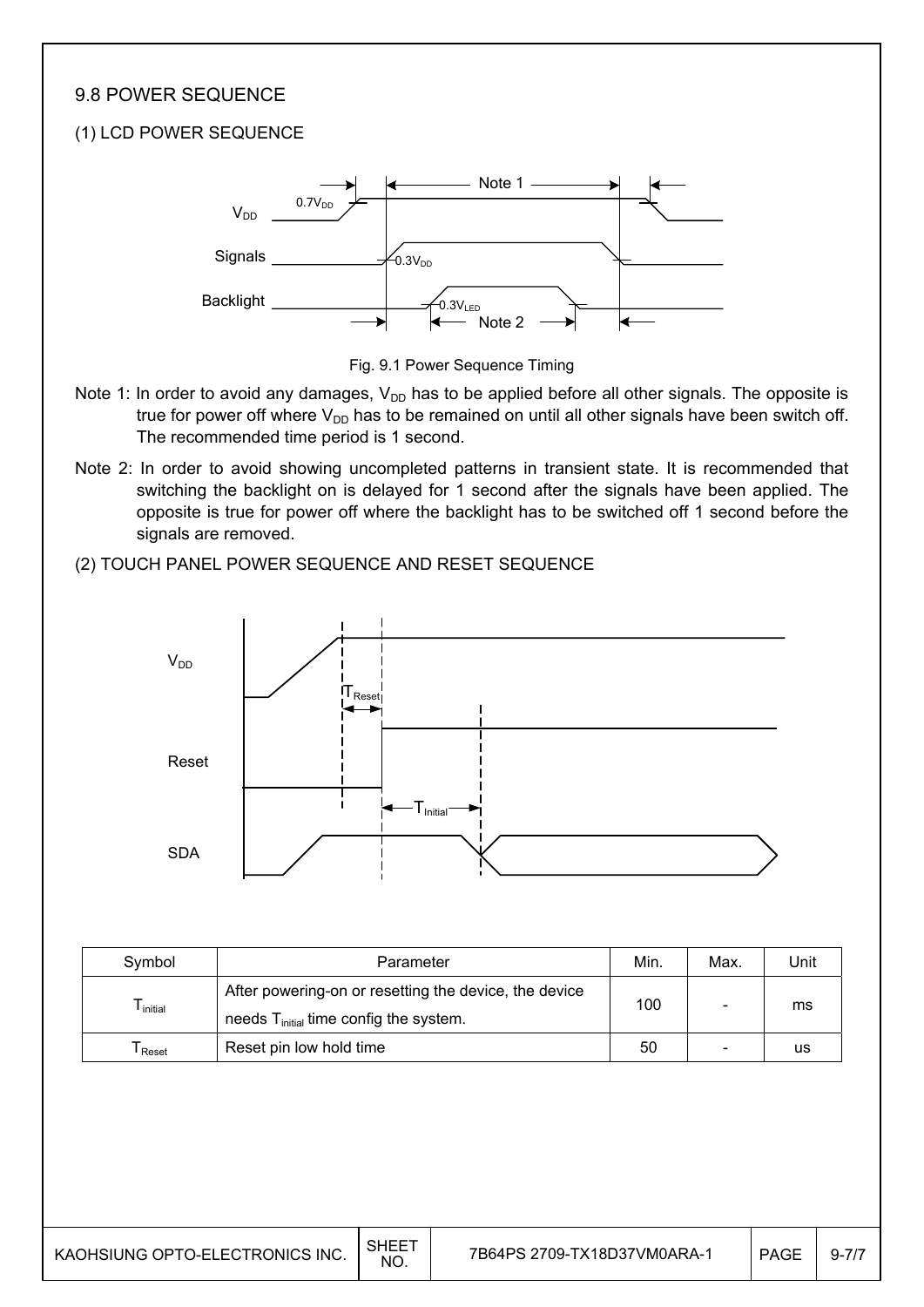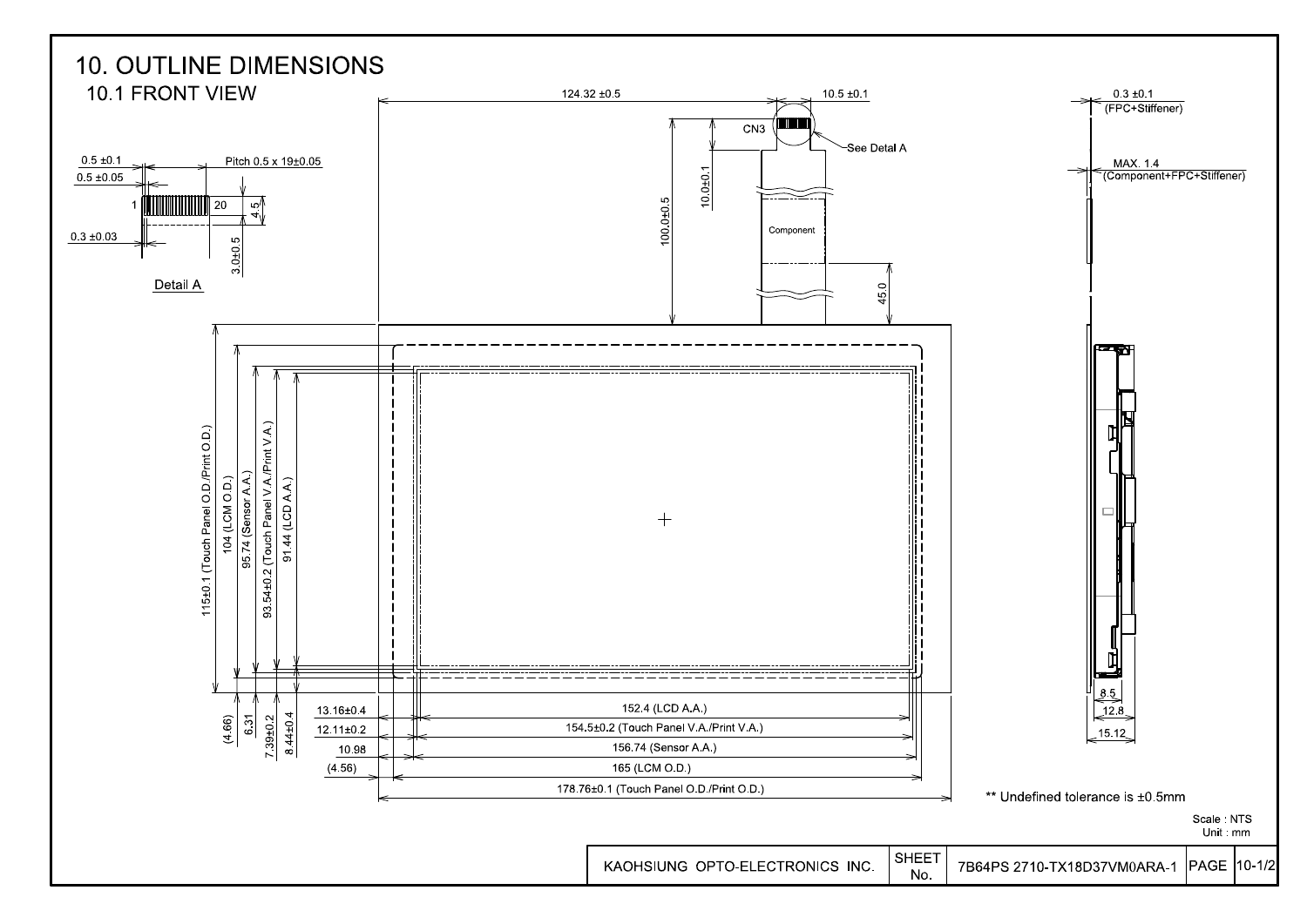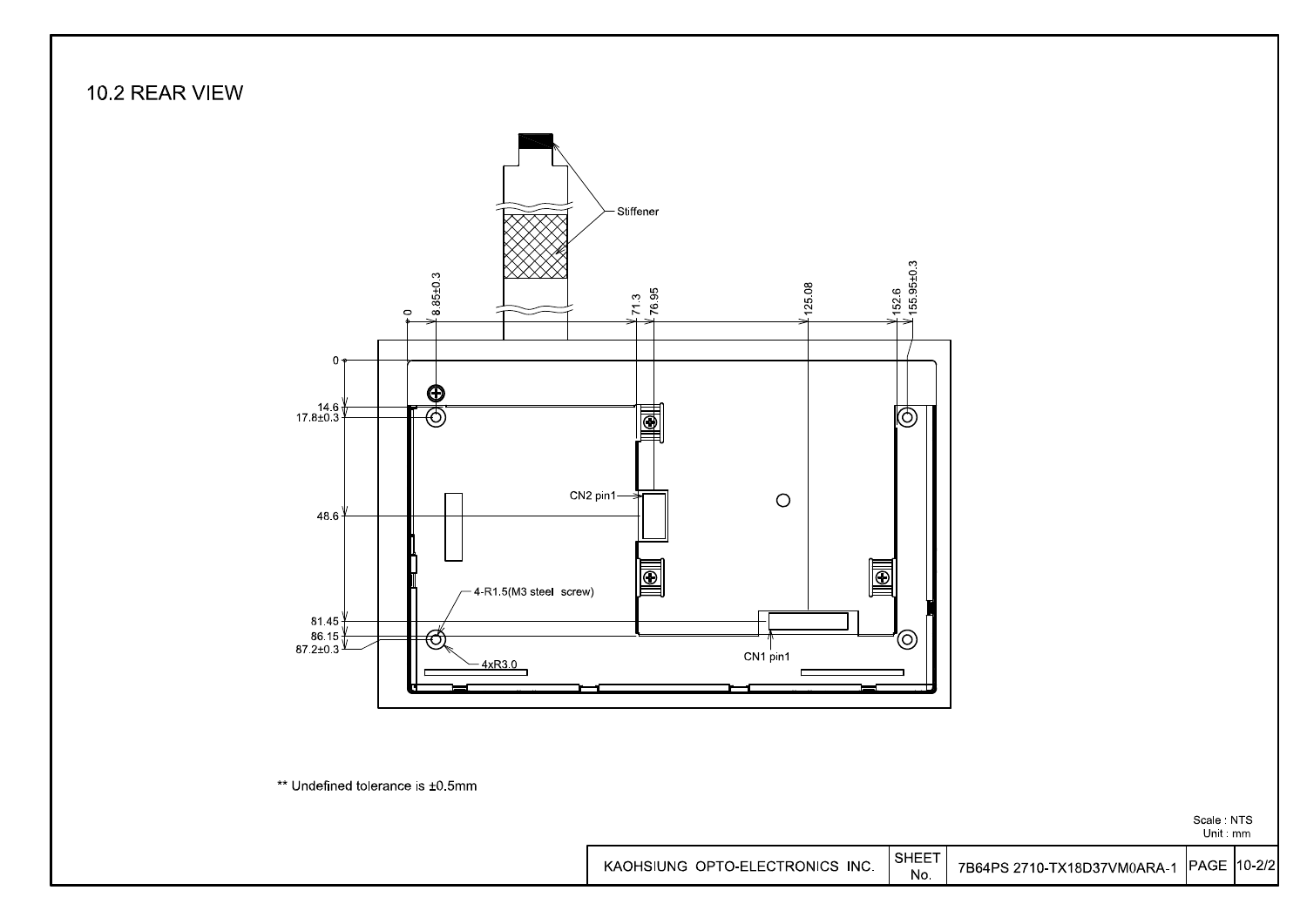## 11. TOUCH PANEL

The type of touch panel used on this display is capacitive touch panel film, and more characteristics are shown as below:

#### 11.1 MECHANICAL CHARACTERISTICS

| Item                    | Specification | Remarks               |
|-------------------------|---------------|-----------------------|
| Cover Lens              | $t = 1.1$ mm  | Soda-lime glass       |
| Film Sensor             | $t = 0.22$ mm | -                     |
| <b>Surface Hardness</b> | >7H           |                       |
| Input Method            | Finger        | -                     |
| FPC Peeling Force       | Min. 300g/cm  | Peeling upward by 90° |

#### 11.2 ELECTRICAL CHARACTERISTICS

|                            |                        |                          |              | Value           |      |            |                          |  |
|----------------------------|------------------------|--------------------------|--------------|-----------------|------|------------|--------------------------|--|
| <b>Item</b>                | Symbol                 | Condition                | Min.<br>Typ. |                 | Max. | Unit       | <b>Remarks</b>           |  |
| Power supply voltage       | $V_{DD}$               | $V_{DD}$ - GND           | 2.8          | 3.3             | 3.6  | V          | $\overline{\phantom{a}}$ |  |
| <b>Operation Current</b>   | <b>I</b> <sub>DD</sub> | $V_{DD} = 3.3V$          |              | (25)            |      | mA         | $\overline{\phantom{a}}$ |  |
| <b>Idle Mode Current</b>   | <b>I</b> ldld          | GND=0V                   |              | 3               | 4    | mA         | $\overline{\phantom{a}}$ |  |
| Sleep Mode Current         | Isт                    | $T_a = 25^{\circ}C$      |              | 20              |      | uA         | $\overline{\phantom{a}}$ |  |
| <b>Operating Frequency</b> | $1/t_{\text{clcl}}$    | $\overline{\phantom{a}}$ | 0            | $\qquad \qquad$ | 40   | <b>MHz</b> | $\overline{\phantom{a}}$ |  |

### 11.3 CONTROLLER CHARACTERISTICS

-Controller IC : ILITEK ILI2107u

#### -Device Address:

7-bit device address: 0x41

8-bit device read address: 0x83

8-bit device write address: 0x82

-I<sup>2</sup>C serial Interface.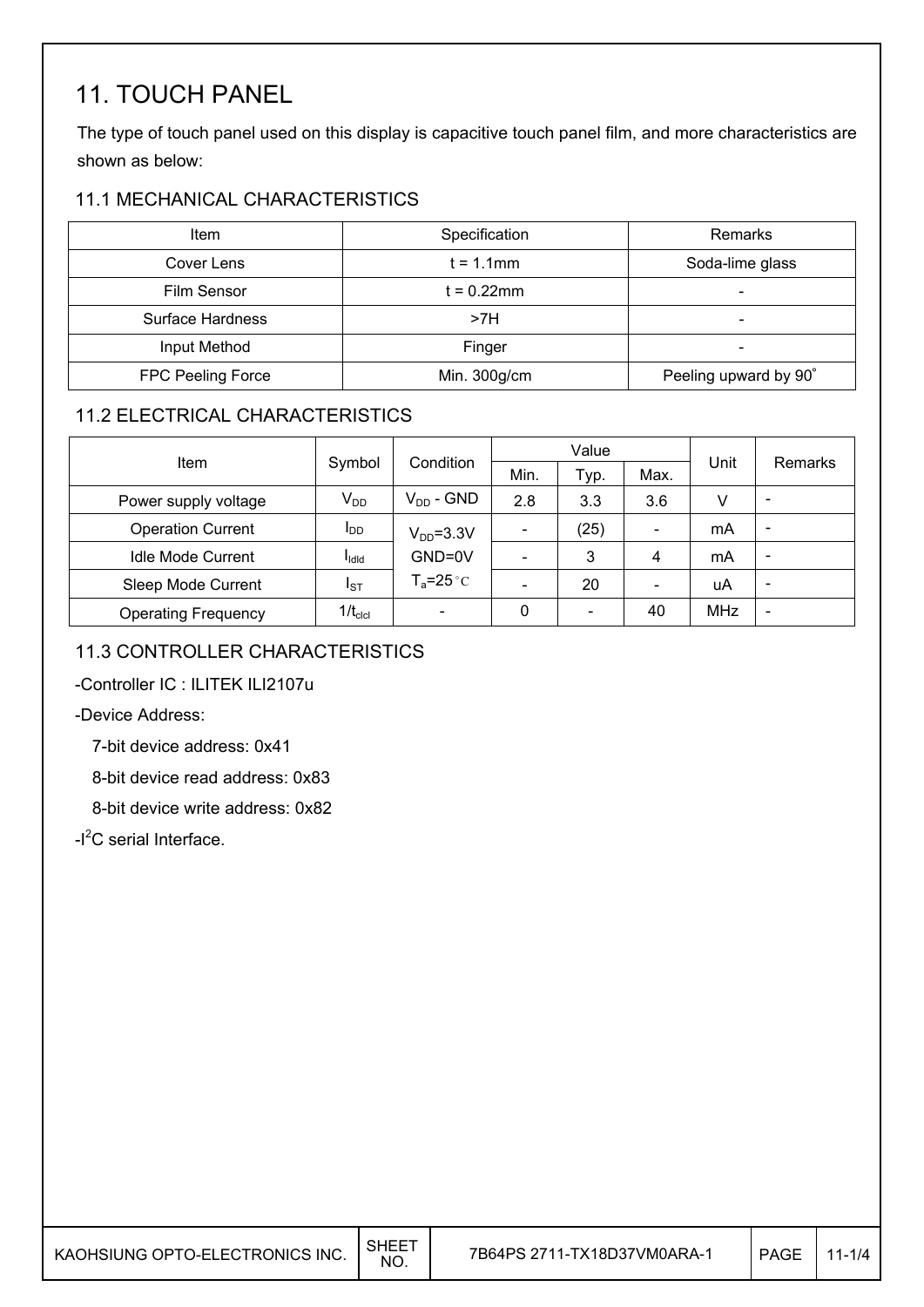

Fig. 11.1: The timing of  $I^2C$  Interface

S: Start Condition Sr: Repeated Start Condition P: Stop Condition

Characteristics of the SDA and SCL bus lines

|                                 |                                                                                                  |              | Standard mode |           |              | Fast Mode |         |
|---------------------------------|--------------------------------------------------------------------------------------------------|--------------|---------------|-----------|--------------|-----------|---------|
| Symbol                          | Parameter                                                                                        | Min          | Max           | Unit      | Min          | Max       | Unit    |
| $f_{\rm SCL}$                   | SCL clock frequency                                                                              | $\mathbf{0}$ | 100           | kHz       | $\mathbf{0}$ | 400       | kHz     |
| t <sub>HD;STA</sub>             | Hold time (repeated) START condition<br>After this period, the first clock pulse is<br>generated | 4.0          |               | μs        | 0.6          |           | μs      |
| $t_{LOW}$                       | LOW period of the SCL clock                                                                      | 4.7          |               | μs        | 1.3          |           | μs      |
| $t_{\text{HIGH}}$               | HIGH period of the SCL clock                                                                     | 4.0          |               | <b>US</b> | 0.6          |           | μs      |
| $t_{\text{SU;STA}}$             | Set-up time for a repeated START<br>condition                                                    | 4.7          |               | μs        | 0.6          |           | μs      |
| $t_{HD;DAT}$                    | Data hold time                                                                                   | 5.0          |               | μs        | $\Omega$     | 0.9       | μs      |
| $t_{\scriptstyle\text{SU;DAT}}$ | Data set-up time                                                                                 | 250          |               | ns        | 100          |           | ns      |
| t,                              | Rise time of both SDA and SCL signals                                                            | —            | 1000          | ns        | —            | 300       | ns      |
| $t_{\rm f}$                     | Fall time of both SDA and SCL signals                                                            |              | 300           | ns        |              | 300       | ns      |
| $t_{\scriptstyle\text{SU:STO}}$ | Set-up time for STOP condition                                                                   | 4.0          |               | μs        | 0.6          |           | μs      |
| $t_{\text{BUF}}$                | Bus free time between a STOP and<br><b>START</b> condition                                       | 4.7          |               | μs        | 1.3          |           | $\mu s$ |

7B64PS 2711-TX18D37VM0ARA-1 | PAGE 11-2/4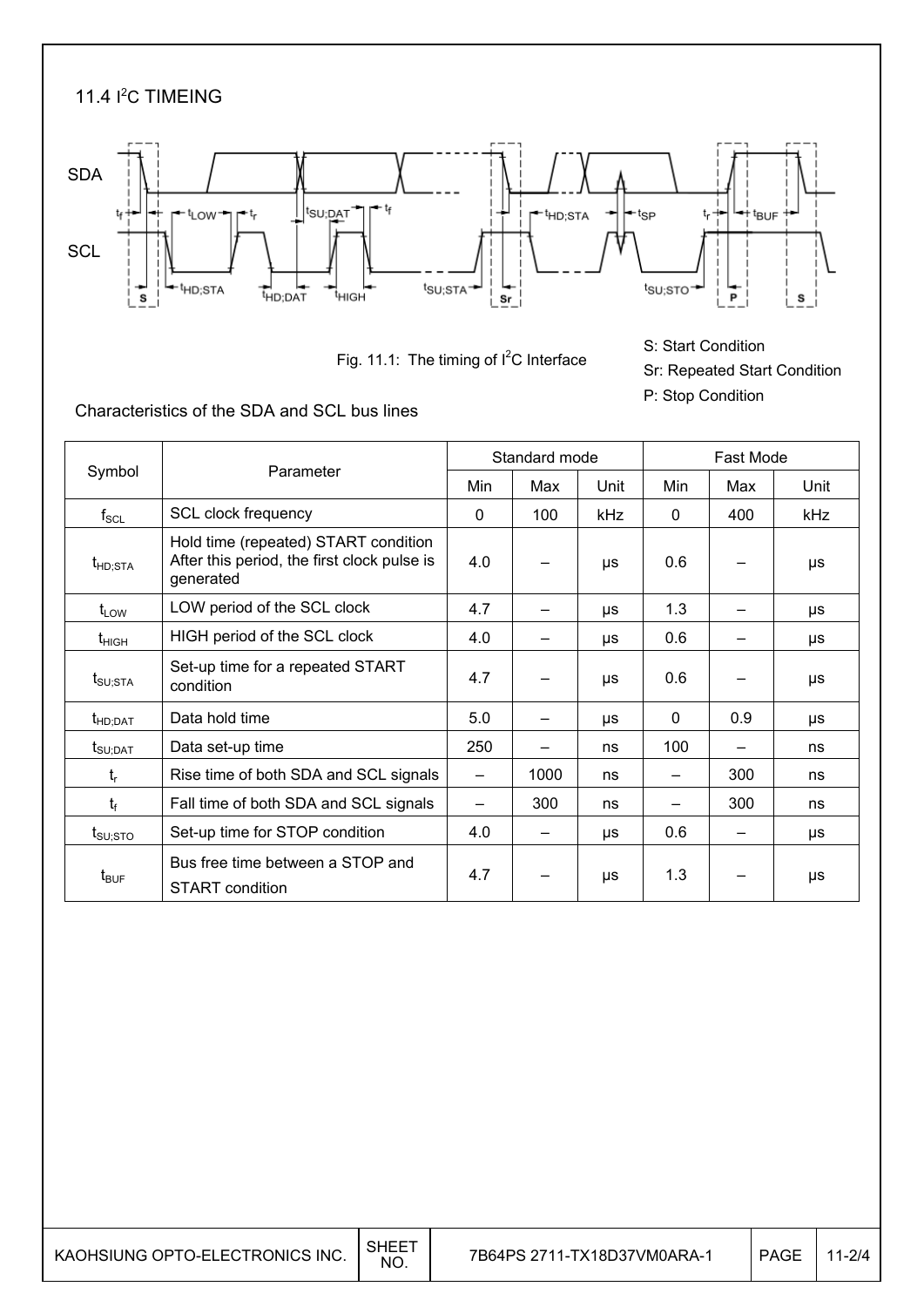#### 11.5 I<sup>2</sup>C DATA TRANSFER

 $\overline{\phantom{a}}$ 

Data is transferred over the  $I^2C$  bus with 8-bit address and 8-bit data. The related protocol and timing diagrams are shown as below:

|                                                                                 | 1                     | 7                               |                     | 1            | 1            | 8                                                                       |   | 1            | 1            |              |              |              |
|---------------------------------------------------------------------------------|-----------------------|---------------------------------|---------------------|--------------|--------------|-------------------------------------------------------------------------|---|--------------|--------------|--------------|--------------|--------------|
|                                                                                 | $\mathbf S$           | <b>Device Address</b>           |                     | Wr           | A            | Data Byte                                                               |   | A            | P            |              |              |              |
|                                                                                 |                       |                                 |                     |              |              |                                                                         |   |              |              |              |              |              |
|                                                                                 | S                     | <b>Start Condition</b>          |                     |              |              |                                                                         |   |              |              |              |              |              |
|                                                                                 | Sr                    | <b>Repeated Start Condition</b> |                     |              |              |                                                                         |   |              |              |              |              |              |
|                                                                                 | Rd                    | Read (bit value of 1)           |                     |              |              |                                                                         |   |              |              |              |              |              |
|                                                                                 | Wr                    | White (bit value of 0)          |                     |              |              |                                                                         |   |              |              |              |              |              |
|                                                                                 | Α<br>P                | <b>Stop Condition</b>           |                     |              |              | Acknowledge (this bit position may be '0' for an ACK or '1' for a NACK) |   |              |              |              |              |              |
|                                                                                 |                       | Master to Slave (TP Controller) |                     |              |              |                                                                         |   |              |              |              |              |              |
|                                                                                 |                       | Slave (TP Controller) to Master |                     |              |              |                                                                         |   |              |              |              |              |              |
|                                                                                 |                       | Continue                        |                     |              |              |                                                                         |   |              |              |              |              |              |
|                                                                                 |                       |                                 |                     |              |              |                                                                         |   |              |              |              |              |              |
| $I2C$ Write timing                                                              |                       |                                 |                     |              |              |                                                                         |   |              |              |              |              |              |
|                                                                                 |                       |                                 |                     |              |              |                                                                         |   |              |              |              |              |              |
| S<br>Device Address                                                             | Wr A                  | Data Byte                       |                     | $\mathsf{A}$ | $\mathsf{P}$ |                                                                         |   |              |              |              |              |              |
|                                                                                 |                       |                                 |                     |              |              |                                                                         |   |              |              |              |              |              |
| $I2C$ Read timing                                                               |                       |                                 |                     |              |              |                                                                         |   |              |              |              |              |              |
| S                                                                               |                       |                                 |                     |              |              |                                                                         |   |              |              |              |              |              |
| Device Address                                                                  | $Rd$ A                | Data Byte                       |                     | $\mathsf{A}$ | $\mathsf{P}$ |                                                                         |   |              |              |              |              |              |
| <b>Byte Write</b>                                                               |                       |                                 |                     |              |              |                                                                         |   |              |              |              |              |              |
|                                                                                 |                       |                                 |                     |              |              |                                                                         |   |              |              |              |              |              |
| $\mathsf S$<br>Device Address                                                   | Wr<br>$\overline{A}$  | Command Code                    |                     | $\mathsf{A}$ |              | Data Byte                                                               | A | P            |              |              |              |              |
|                                                                                 |                       |                                 |                     |              |              |                                                                         |   |              |              |              |              |              |
| <b>Byte Read</b>                                                                |                       |                                 |                     |              |              |                                                                         |   |              |              |              |              |              |
|                                                                                 |                       |                                 |                     |              |              |                                                                         |   |              |              |              |              |              |
| $\mathbf S$<br>Device Address   Wr   A   Command Code   A   Sr   Device Address |                       |                                 |                     |              |              |                                                                         |   | $\mathsf{A}$ |              | Data Byte    | $A \mid P$   |              |
|                                                                                 |                       |                                 |                     |              |              |                                                                         |   |              |              |              |              |              |
| Multi-Byte Write                                                                |                       |                                 |                     |              |              |                                                                         |   |              |              |              |              |              |
| S<br><b>Device Address</b>                                                      | Wrl<br>$\overline{A}$ | Command Code                    |                     | $\mathsf{A}$ |              | Data Byte 0                                                             | A |              | Data Byte 1  | $\mathsf{A}$ |              |              |
|                                                                                 |                       |                                 |                     |              |              |                                                                         |   |              |              |              |              |              |
|                                                                                 |                       | Data Byte 2                     |                     | A            |              | ---                                                                     | A |              | Data Byte N  | $\mathsf{A}$ | P            |              |
| Multi-Byte Read                                                                 |                       |                                 |                     |              |              |                                                                         |   |              |              |              |              |              |
|                                                                                 |                       |                                 |                     |              |              |                                                                         |   |              |              |              |              |              |
| <b>Device Address</b><br>S                                                      | Wr<br>$\overline{A}$  | <b>Command Code</b>             |                     | $\mathsf{A}$ | Sr           | <b>Device Address</b>                                                   |   | Rd           | $\mathsf{A}$ | Data Byte 0  | $\mathsf{A}$ |              |
|                                                                                 |                       |                                 |                     |              |              |                                                                         |   |              |              |              |              |              |
|                                                                                 |                       | Data Byte 2                     |                     | A            |              |                                                                         |   |              | A            | Data Byte N  | A            | $\mathsf{P}$ |
|                                                                                 |                       |                                 |                     |              |              |                                                                         |   |              |              |              |              |              |
|                                                                                 |                       |                                 |                     |              |              |                                                                         |   |              |              |              |              |              |
|                                                                                 |                       |                                 |                     |              |              |                                                                         |   |              |              |              |              |              |
| KAOHSIUNG OPTO-ELECTRONICS INC.                                                 |                       |                                 | <b>SHEET</b><br>NO. |              |              | 7B64PS 2711-TX18D37VM0ARA-1                                             |   |              |              |              | PAGE         | $11 - 3/4$   |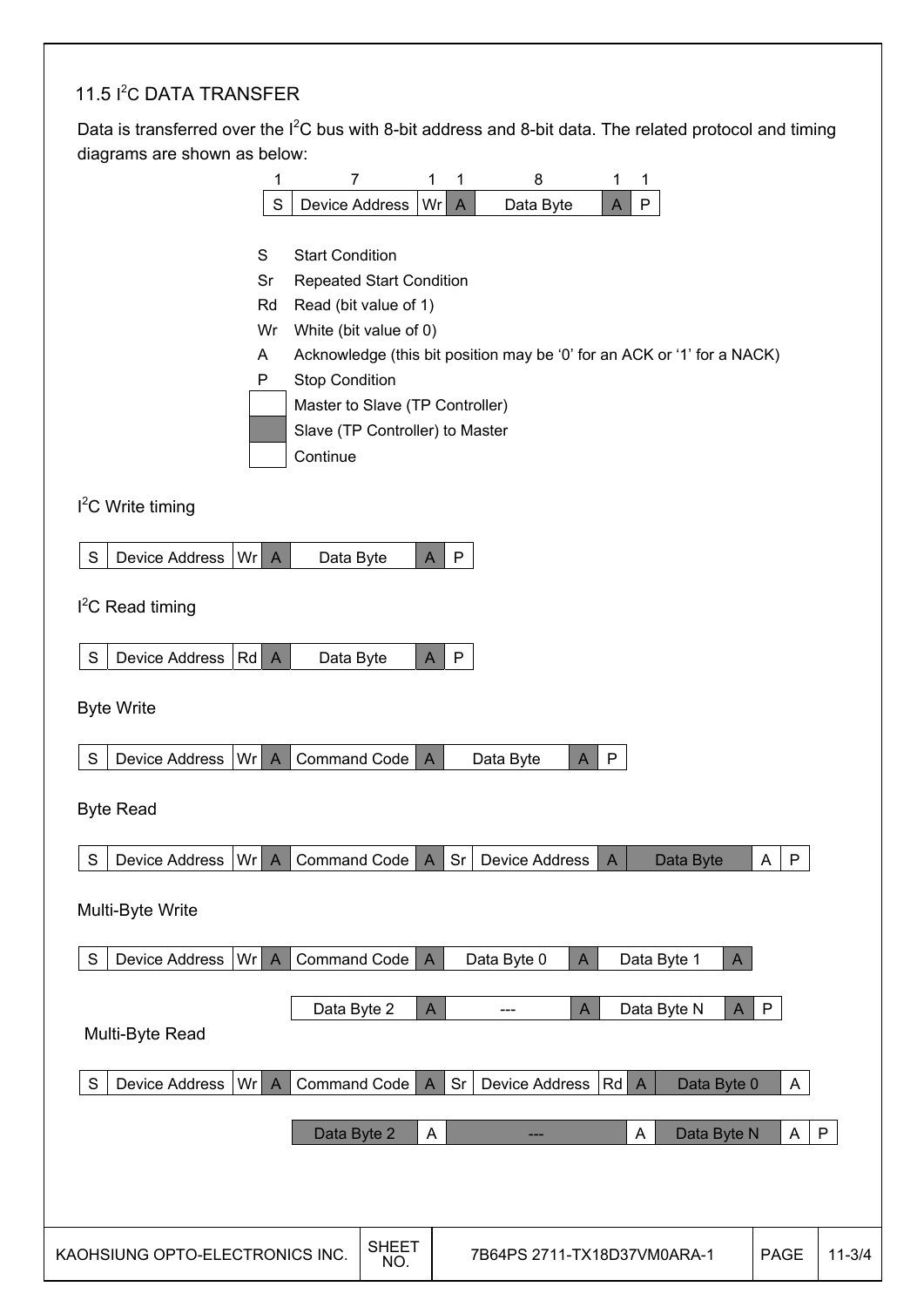#### 11.6 <sup>2</sup>C COMMAND LIST

|      |             | Return       |                |               |                                       | Data Format                                                                                        |                                         |       |                  |                      |                        |                                         |               |  |
|------|-------------|--------------|----------------|---------------|---------------------------------------|----------------------------------------------------------------------------------------------------|-----------------------------------------|-------|------------------|----------------------|------------------------|-----------------------------------------|---------------|--|
| Code | <b>Type</b> | <b>Bytes</b> | <b>Byte</b>    | Name of Bytes | Description                           | Bit 7                                                                                              | Bit 6                                   | Bit 5 |                  | Bit $4 Bit 3  Bit 2$ |                        | Bit 1                                   | Bit 0         |  |
|      |             |              | 0              | <b>Status</b> | <b>Touching Status</b><br>(Note 1)    | 0                                                                                                  | 0                                       | 0     | 0                | 0                    | $\overline{0}$         | 2nd<br>status                           | 1st<br>status |  |
|      |             |              | 1              | X1 Low        | X direction coordinate                | X Position (bit 7:0) of the 1st finger                                                             |                                         |       |                  |                      |                        |                                         |               |  |
|      |             |              | $\overline{2}$ | X1_High       | of the 1st finger                     |                                                                                                    |                                         |       |                  |                      |                        | X Position (bit 15:8) of the 1st finger |               |  |
|      |             |              | 3              | Y1_Low        | Y direction coordinate                |                                                                                                    |                                         |       |                  |                      |                        | Y Position (bit 7:0) of the 1st finger  |               |  |
| 0x10 | Read        | 9            | 4              | Y1_High       | of the 1st finger                     |                                                                                                    |                                         |       |                  |                      |                        | Y Position (bit 15:8) of the 1st finger |               |  |
|      |             |              | 5              | X2_Low        | X direction coordinate                |                                                                                                    |                                         |       |                  |                      |                        | X Position (bit 7:0) of the 2nd finger  |               |  |
|      |             |              | 6              | X2_High       | of the 2nd finger                     |                                                                                                    |                                         |       |                  |                      |                        | X Position (bit 15:8) of the 2nd finger |               |  |
|      |             |              | 7              | Y2_Low        | Y direction coordinate                |                                                                                                    |                                         |       |                  |                      |                        | Y Position (bit 7:0) of the 2nd finger  |               |  |
|      |             |              | 8              | Y2_High       | of the 2nd finger                     |                                                                                                    | Y Position (bit 15:8) of the 2nd finger |       |                  |                      |                        |                                         |               |  |
|      |             |              | 0              | Xmax Low      |                                       | The maximum X coordinate (bit 7:0)                                                                 |                                         |       |                  |                      |                        |                                         |               |  |
|      |             |              | 1              | Xmax_High     | The maximum report                    | The maximum X coordinate (bit 15:8)                                                                |                                         |       |                  |                      |                        |                                         |               |  |
|      |             | 6            | 2              | Ymax_Low      | value                                 | The maximum Y coordinate (bit 7:0)                                                                 |                                         |       |                  |                      |                        |                                         |               |  |
| 0x20 | Read        |              | 3              | Ymax_High     |                                       | The maximum Y coordinate (bit 15:8)                                                                |                                         |       |                  |                      |                        |                                         |               |  |
|      |             |              | 4              | Xchannel_Num  |                                       | The channel numbers of X direction                                                                 |                                         |       |                  |                      |                        |                                         |               |  |
|      |             |              | 5              | Ychannel_Num  | Channel numbers                       | The channel numbers of Y direction                                                                 |                                         |       |                  |                      |                        |                                         |               |  |
| 0x30 | Write       |              | $\sim$         |               |                                       | Enter Sleep Mode                                                                                   |                                         |       |                  |                      |                        |                                         |               |  |
|      |             |              | 0              | FW_Ver_0      |                                       |                                                                                                    |                                         |       | Firmware ID Code |                      |                        |                                         |               |  |
| 0x40 | Read        | 3            | 1              | FW_Ver_1      | Firmware version<br>V X.X.X           |                                                                                                    |                                         |       |                  |                      | Major Firmware version |                                         |               |  |
|      |             |              | 2              | FW_Ver_2      |                                       |                                                                                                    |                                         |       |                  |                      | Minor Firmware version |                                         |               |  |
| 0xCC | Write       |              | ÷              |               | <b>Mass Production</b><br>Calibration | Don't touch Touch Panel during the calibration<br>period, It takes about 5 seconds to be finished. |                                         |       |                  |                      |                        |                                         |               |  |
| 0xCD | Read        | 1            | 0              | Calicb_Status | <b>Calibration status</b>             | 0x5A : Mass Production Calibration is Finsihed.<br>0xA5 : Power on baseline is Enabled.            |                                         |       |                  |                      |                        |                                         |               |  |
| 0xCE | Write       |              |                |               | <b>Calibration Status</b><br>Erased   | The touch Panel will be erased the calibration<br>status.                                          |                                         |       |                  |                      |                        |                                         |               |  |

Note 1: 1st status, 2nd status (0: finger touch / 1: finger un-touch)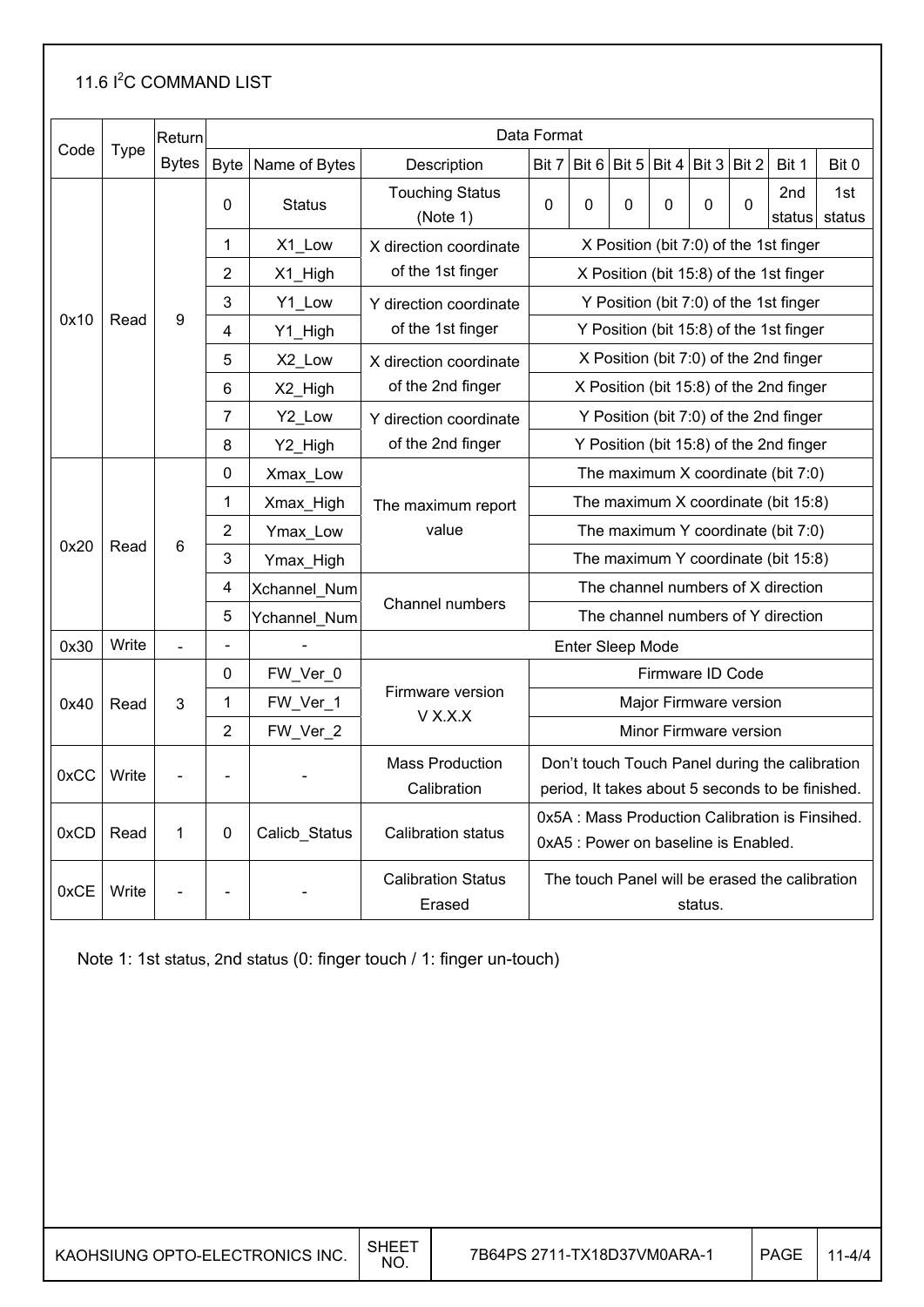## 12. APPEARANCE STANDARD

The appearance inspection is performed in a dark room around 500~1000 lx based on the conditions as below:

- The distance between inspector's eyes and display is 30 cm.
- The viewing zone is defined with angle  $\theta$  shown in Fig. 12.1 The inspection should be performed within 45 $^{\circ}$  when display is shut down. The inspection should be performed within 5 $^{\circ}$  when display is power on.



Fig. 12.1 Fig 12.1

#### 12.1 THE DEFINITION OF LCD ZONE

LCD panel is divided into 3 areas as shown in Fig.12.2 for appearance specification in next section. A zone is the LCD active area (dot area); B zone is the area, which extended 1 mm out from LCD active area; C zone is the area between B zone and Touch Panel (O.D).

In terms of housing design, B zone is the recommended window area customers' housing should be located in.



Fig 12.2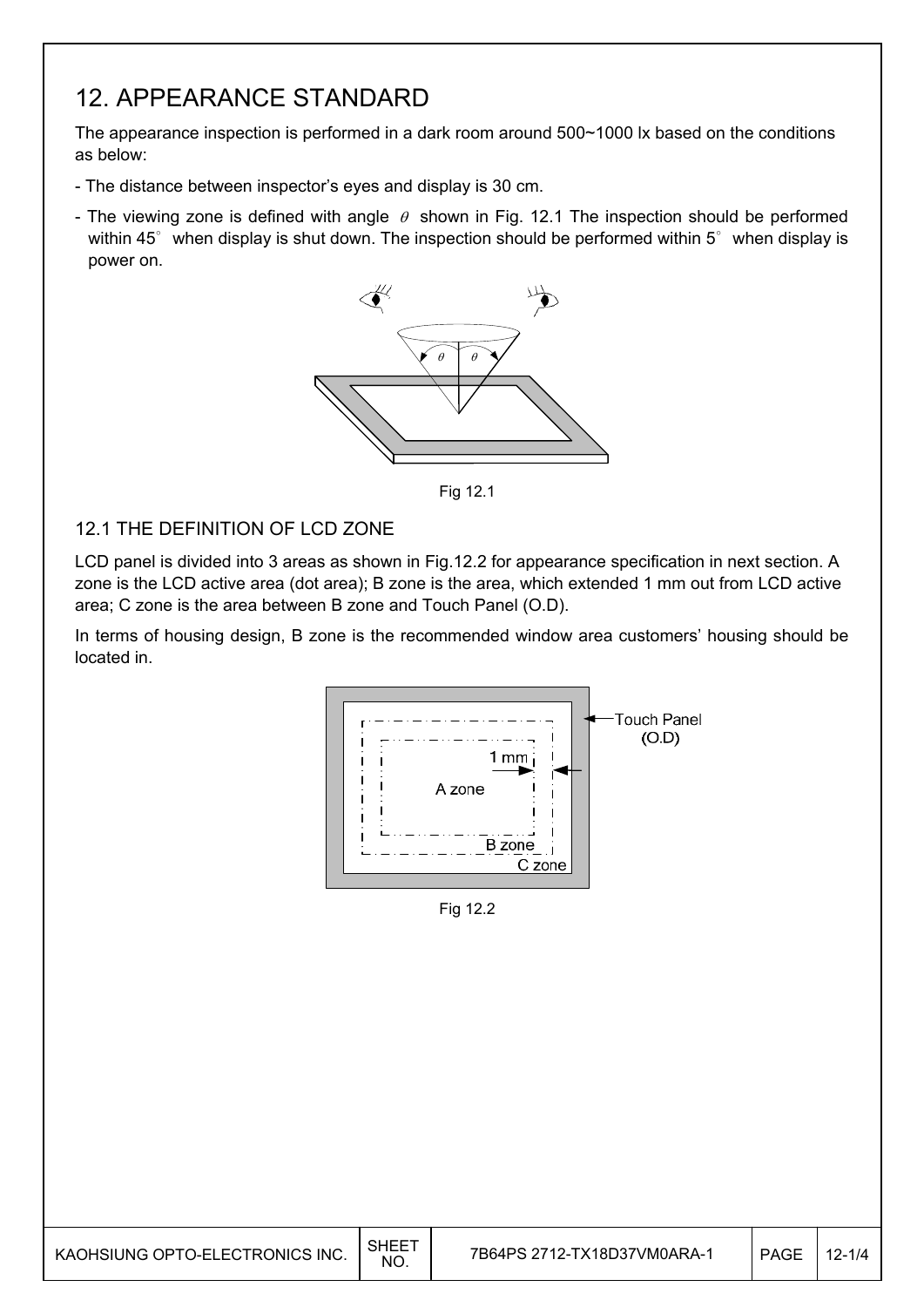#### 12.2 LCD APPEARANCE SPECIFICATION

The specification as below is defined as the amount of unexpected phenomenon or material in different zones of LCD panel. The definitions of length, width and average diameter using in the table are shown in Fig. 12.3 and Fig. 12.4.

| Item                                 |                       |          |                        | Criteria                              |                              |                | Applied zone |  |
|--------------------------------------|-----------------------|----------|------------------------|---------------------------------------|------------------------------|----------------|--------------|--|
|                                      | Length (mm)           |          | Width (mm)             | Maximum number                        |                              | Minimum space  |              |  |
|                                      | Ignored               |          | $W \le 0.01$           | Ignored                               |                              |                |              |  |
|                                      | $L \leq 40$           |          | $W \le 0.02$           | 10                                    |                              |                |              |  |
|                                      | $L \leq 20$           |          | $W \le 0.04$           | 10<br>$\overline{\phantom{a}}$        |                              |                |              |  |
| Scratches                            |                       | A        |                        |                                       |                              |                |              |  |
|                                      | Average diameter (mm) |          |                        | Round (Dot Shape)<br>Maximum number   |                              | Minimum space  |              |  |
|                                      | $D \le 0.2$           |          |                        | Ignore                                |                              |                |              |  |
|                                      | $D \le 0.4$           |          |                        | 10                                    |                              |                |              |  |
| Dent                                 |                       |          |                        | Serious one is not allowed            |                              |                | A            |  |
| Wrinkles in polarizer                |                       |          |                        | Serious one is not allowed            |                              |                | A            |  |
|                                      | Average diameter (mm) |          |                        |                                       | Maximum number               |                |              |  |
|                                      | $D \le 0.3$           |          |                        |                                       | Ignored                      |                |              |  |
| Bubbles on polarizer                 | $D \le 0.5$           |          |                        |                                       | 10                           |                | A            |  |
|                                      | $D \le 1.0$           |          |                        |                                       | 5                            |                |              |  |
|                                      |                       |          | Filamentous            | (Line shape)                          |                              |                |              |  |
|                                      | Length (mm)           |          | Width (mm)             |                                       | Maximum number               |                |              |  |
|                                      | Ignored               |          |                        | $W \le 0.02$                          | Ignored                      |                | A            |  |
|                                      | $L \leq 2.0$          |          |                        | $W \le 0.03$                          |                              | 10             |              |  |
|                                      | $L \leq 1.0$          |          |                        | $W \le 0.06$                          |                              | 10             |              |  |
| 1) Stains                            |                       |          |                        | Round (Dot shape)                     |                              |                |              |  |
| 2) Foreign Materials<br>3) Dark Spot | Average diameter (mm) |          |                        | Maximum number                        |                              | Minimum Space  |              |  |
|                                      | $D \leq 0.22$         |          |                        | Ignored                               |                              |                |              |  |
|                                      | $D \le 0.33$          |          |                        | 5                                     | $\qquad \qquad \blacksquare$ |                | A            |  |
|                                      | D > 0.33              |          |                        | 0                                     |                              |                |              |  |
|                                      | In total              |          | Filamentous + Round=10 |                                       |                              |                |              |  |
|                                      |                       |          |                        | Those wiped out easily are acceptable |                              |                |              |  |
|                                      |                       |          |                        | <b>Type</b>                           |                              | Maximum number |              |  |
|                                      |                       |          |                        | 1 dot                                 |                              | 4              |              |  |
|                                      |                       |          |                        | 2 adjacent dot                        |                              | 1              |              |  |
|                                      | Bright dot-defect     |          |                        | 3 adjacent dot or above               |                              | Not allowed    |              |  |
|                                      |                       |          |                        | Density                               |                              | $2(\phi 20mm)$ |              |  |
| Dot-Defect                           |                       |          |                        | In total                              |                              | 5              | A            |  |
| (Note 1)                             |                       |          |                        | 1 dot                                 |                              | 5              |              |  |
|                                      |                       |          |                        | 2 adjacent dot                        |                              | $\overline{2}$ |              |  |
|                                      | Dark dot-defect       |          |                        | 3 adjacent dot or above               |                              | Not allowed    |              |  |
|                                      |                       |          |                        | Density                               |                              | $3(\phi 20mm)$ |              |  |
|                                      |                       |          |                        | In total                              |                              | 5              |              |  |
|                                      |                       | In total |                        |                                       |                              | 10             |              |  |
|                                      |                       |          |                        |                                       |                              |                |              |  |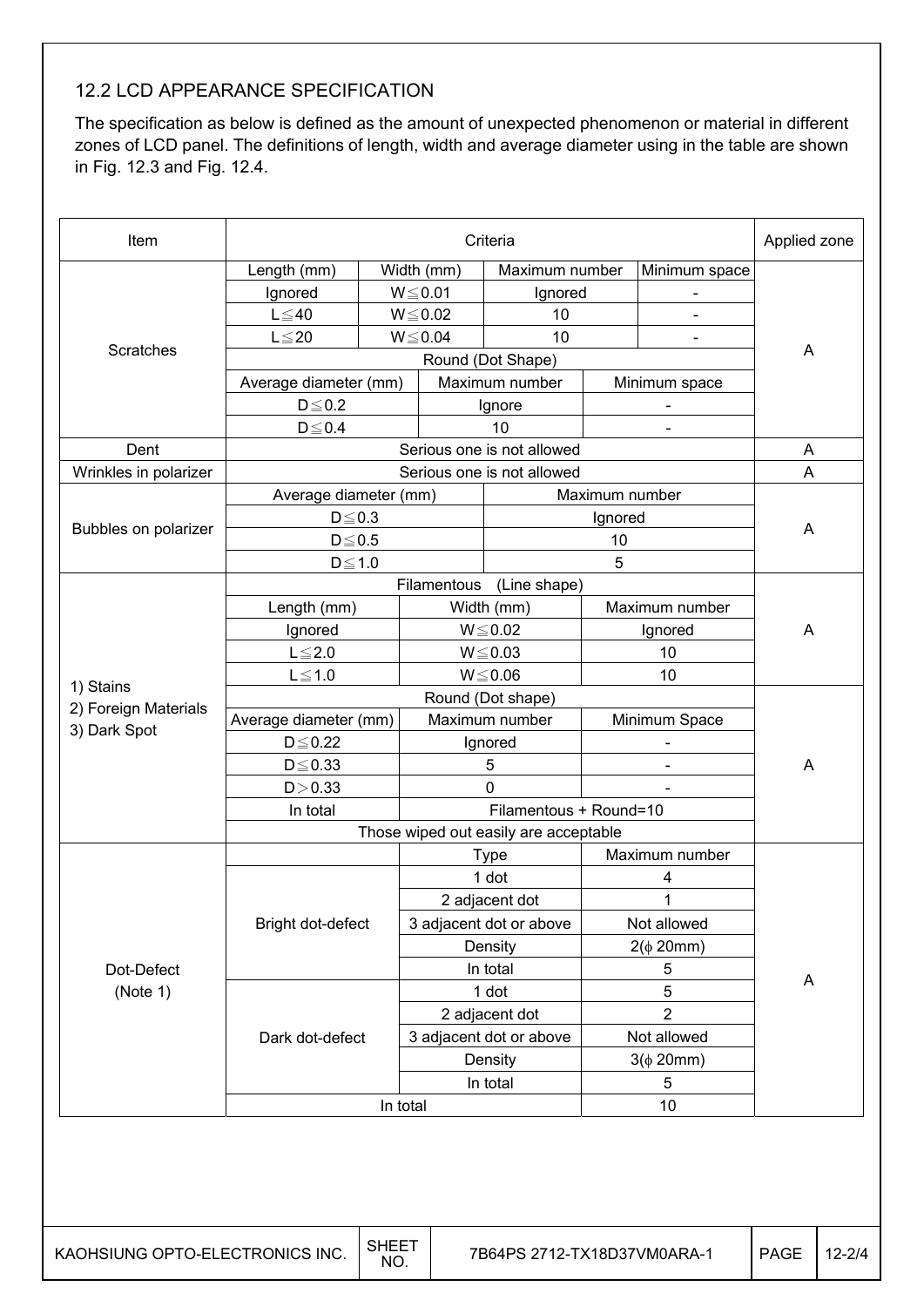

Note 1: The definitions of dot defect are as below:

- The defect area of the dot must be bigger than half of a dot.
- For bright dot-defect, showing black pattern, the dot's brightness must be over 30% brighter than others.
- For dark dot-defect, showing white pattern, the dot's brightness must be under 70% darker than others.
- The definition of 1-dot-defect is the defect-dot, which is isolated and no adjacent defect-dot.
- The definition of adjacent dot is shown as Fig. 12.5.
- The Density of dot defect is defined in the area within diameter  $\phi$  =20mm.

|  | A |  |  |
|--|---|--|--|
|  |   |  |  |
|  |   |  |  |

The dots colored gray are adjacent to defect-dot A.

Fig. 12.5 Fig 12.5

| KAOHSIUNG OPTO-ELECTRONICS INC. | SHEE<br><b>NO</b> | 7B64PS 2712-TX18D37VM0ARA-1 | <b>PAGE</b> | $12 - 3/4$ |
|---------------------------------|-------------------|-----------------------------|-------------|------------|
|---------------------------------|-------------------|-----------------------------|-------------|------------|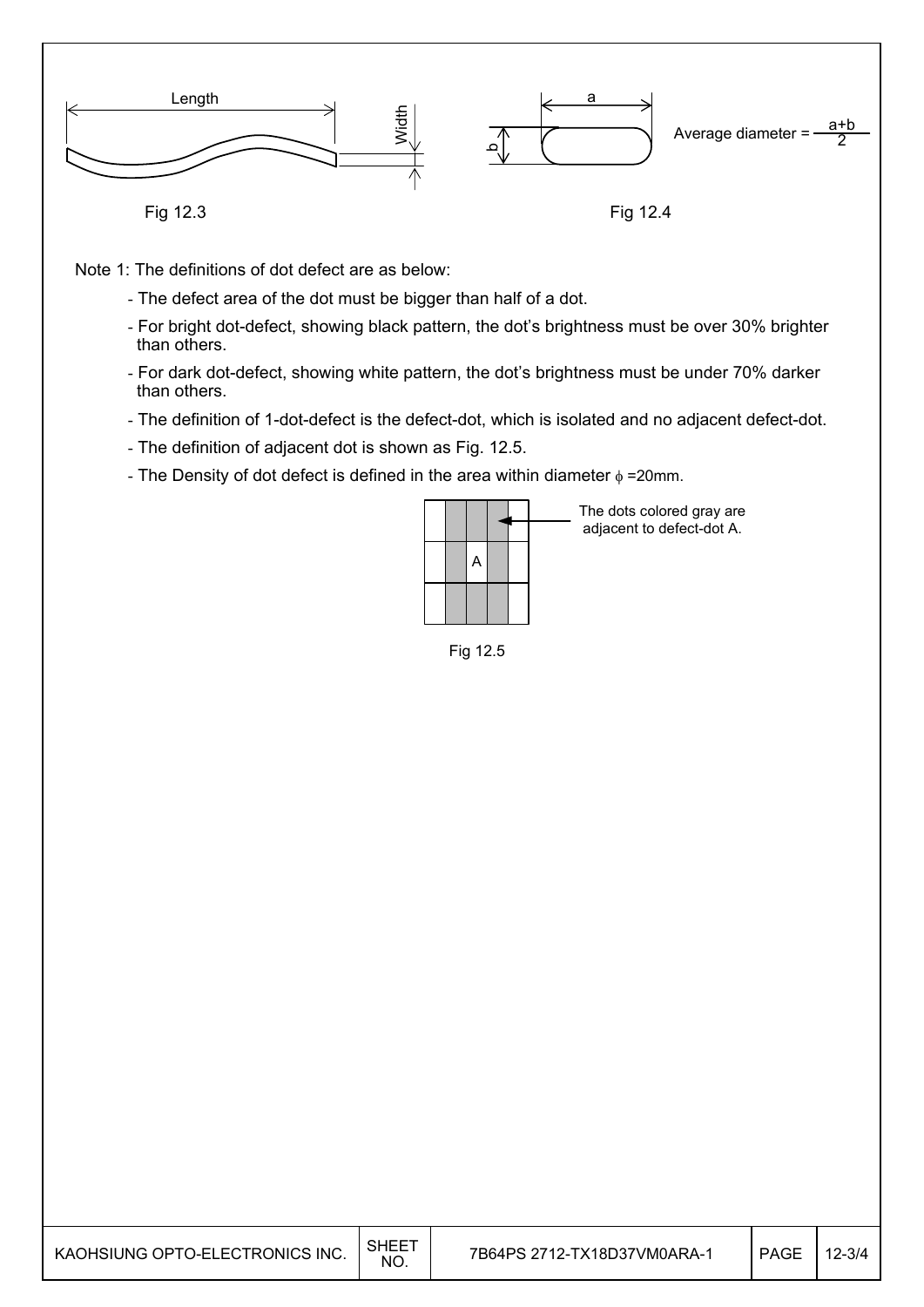### 12.3 TOUCH PANEL APPEARANCE SPECIFICATION

The specification as below is defined by the amount of unexpected material in different zones of touch panel. The definitions of length, width and average diameter using in the table are shown in Fig. 12.3 and Fig. 12.4.

| <b>Item</b>       | Criteria                   |                   |                      |                | Applied zone |  |
|-------------------|----------------------------|-------------------|----------------------|----------------|--------------|--|
|                   | Width (mm)                 |                   | Length (mm)          | Maximum number |              |  |
| 1) Scratches      | $W \ge 0.08$               |                   | Not allowed<br>L > 8 |                | A.B.C        |  |
| 2) Line defect    | $0.08 \ge W > 0.05$        | $8 \ge L > 2$     |                      | 3 pcs max.     |              |  |
|                   | $W \ge 0.05$<br>$2 \geq L$ |                   |                      | 8 pcs max.     |              |  |
|                   |                            | Round (Dot shape) |                      |                |              |  |
|                   | Average diameter (mm)      | Maximum number    |                      |                |              |  |
| Foreign Materials | D > 0.5                    |                   |                      | Not allowed    | A.B.C        |  |
|                   | $0.5 \ge D > 0.3$          |                   | 2 pcs max.           |                |              |  |
|                   | $0.3 \ge D > 0.15$         |                   |                      | 10 pcs max.    |              |  |
|                   | $0.15 \geq D$              |                   |                      | Ignored        |              |  |

The limitation of glass flaw occurred on touch panel is defined in the table as below.

| Item             | Specifications |                                                     |
|------------------|----------------|-----------------------------------------------------|
| Edge flaw        |                | $X \leq 1.0$ mm<br>$Y \leq 2.0$ mm<br>$Z \leq 1/2T$ |
| Corner flaw      |                | $X \leq 1.0$ mm<br>$Y \leq 2.0$ mm<br>$Z \leq 1/2T$ |
| Progressive flaw |                | Not allowed                                         |

| KAOHSIUNG OPTO-ELECTRONICS INC. | <b>SHEET</b><br><b>NO</b> | 7B64PS 2712-TX18D37VM0ARA-1 | <b>PAGE</b> | .2-4/4 |
|---------------------------------|---------------------------|-----------------------------|-------------|--------|
|---------------------------------|---------------------------|-----------------------------|-------------|--------|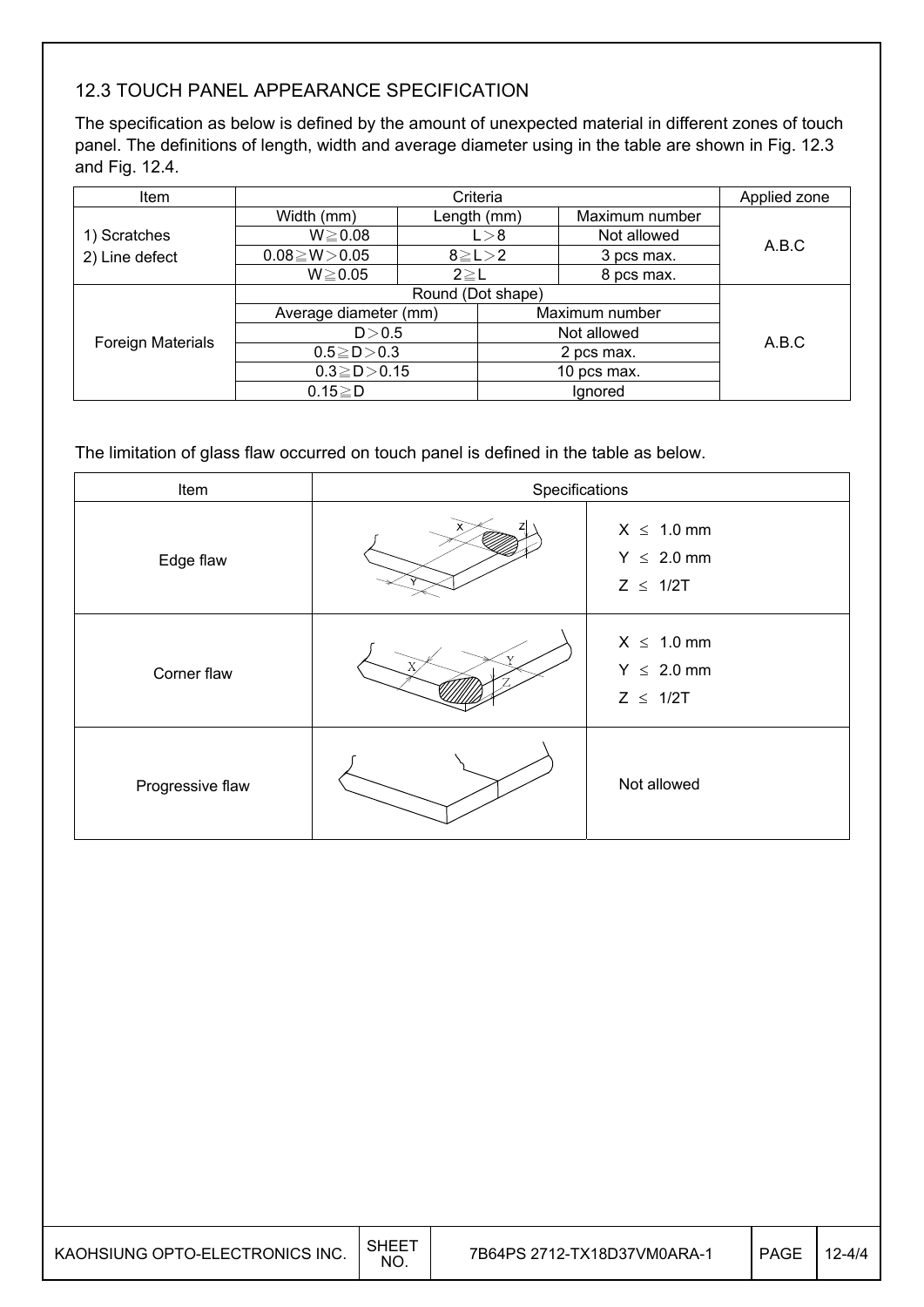## 13. PRECAUTIONS

#### 13.1 PRECAUTIONS OF TOUCH PANEL

The housing should not cover the active area of touch panel.

#### 13.2 PRECAUTIONS OF ESD

- 1) Before handling the display, please ensure your body has been connected to ground to avoid any damages by ESD. Also, do not touch display's interface directly when assembling.
- 2) Please remove the protection film very slowly before turning on the display to avoid generating ESD.

#### 13.3 PRECAUTIONS OF HANDLING

- 1) In order to keep the appearance of display in good condition, please do not rub any surfaces of the displays by sharp tools harder than 7H, especially touch panel.
- 2) Please do not pile the displays in order to avoid any scars leaving on the display. In order to avoid any injuries, please pay more attention for the edges of glasses and metal frame, and wear finger cots to protect yourself and the display before working on it.
- 3) Touching the display area or the terminal pins with bare hand is prohibited. This is because it will stain the display area and cause poor insulation between terminal pins, and might affect display's electrical characteristics furthermore.
- 4) Do not use any harmful chemicals such as acetone, toluene, and isopropyl alcohol to clean display's surfaces.
- 5) Please use soft cloth or absorbent cotton with ethanol to clean the display by gently wiping. Moreover, when wiping the display, please wipe it by horizontal or vertical direction instead of circling to prevent leaving scars on the display's surface, especially polarizer.
- 6) Please wipe any unknown liquids immediately such as saliva, water or dew on the display to avoid color fading or any permanently damages.
- 7) Maximum pressure to the surface of the display must be less than 1,96 x 10<sup>4</sup> Pa. If the area of adding pressure is less than 1 cm<sup>2</sup>, the maximum pressure must be less than 1.96N.

#### 13.4 PRECAUTIONS OF OPERATING

- 1) Please input signals and voltages to the displays according to the values defined in the section of electrical characteristics to obtain the best performance. Any voltages over than absolute maximum rating will cause permanent damages to this display. Also, any timing of the signals out of this specification would cause unexpected performance.
- 2) When the display is operating at significant low temperature, the response time will be slower than it at 25 $\degree$ . In high temperature, the color will be slightly dark and blue compared to original pattern. However, these are temperature-related phenomenon of LCD and it will not cause permanent damages to the display when used within the operating temperature.
- 3) The use of screen saver or sleep mode is recommended when static images are likely for long periods of time. This is to avoid the possibility of image sticking.
- 4) Spike noise can cause malfunction of the circuit. The recommended limitation of spike noise is no bigger than  $\pm$  100 mV.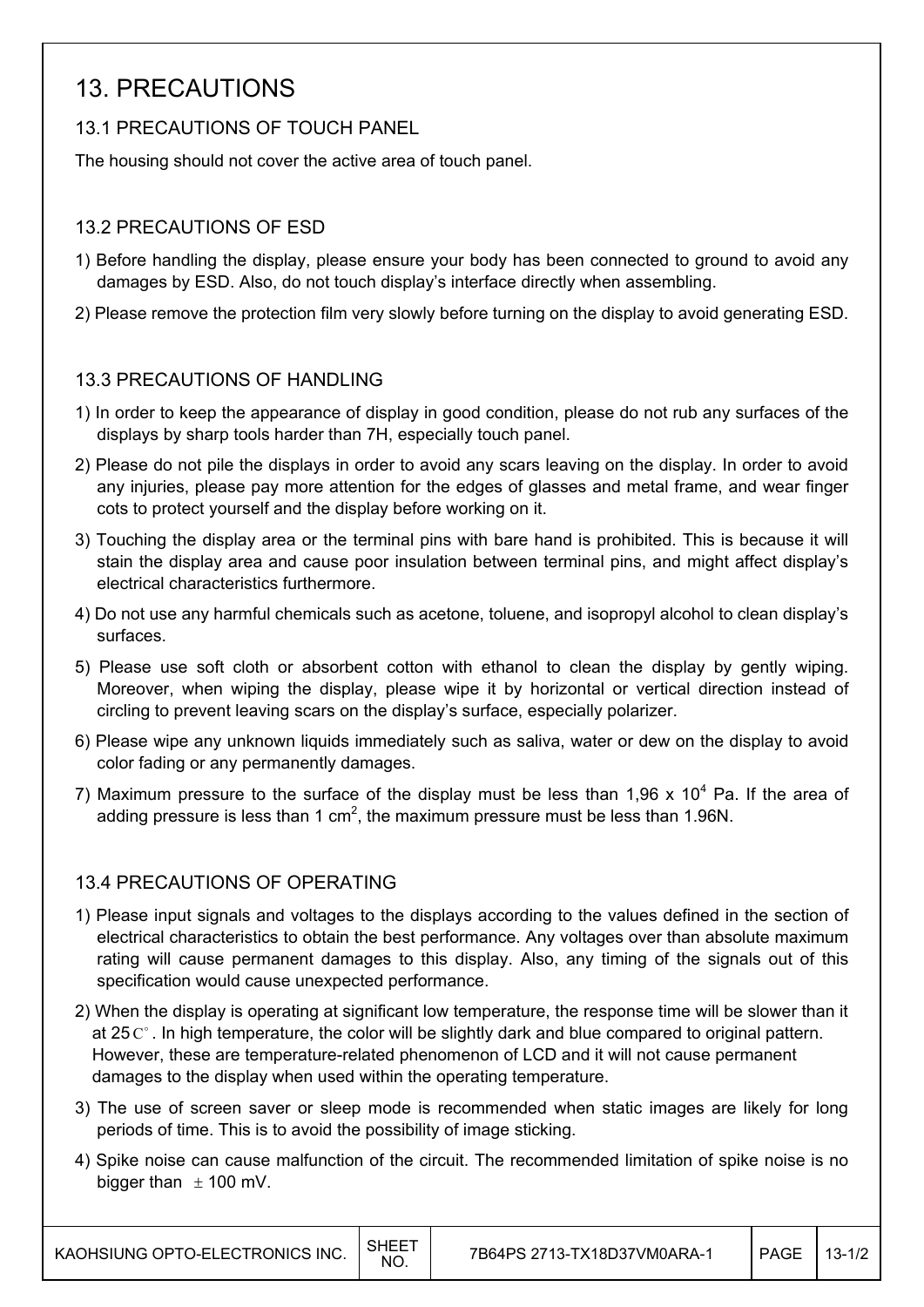#### 13.5 PRECAUTIONS of STORAGE

If the displays are going to be stored for years, please be aware the following notices.

- 1) Please store the displays in a dark room to avoid any damages from sunlight and other sources of UV light.
- 2) The recommended long term storage temperature is between 10  $\mathrm{C}^{\circ}$  ~35  $\mathrm{C}^{\circ}$  and 55%~75% humidity to avoid causing bubbles between polarizer and LCD glasses, and polarizer peeling from LCD glasses.
- 3) It would be better to keep the displays in the container, which is shipped from Hitachi, and do not unpack it.
- 4) Please do not stick any labels on the display surface for a long time, especially on the polarizer.

| KAOHSIUNG OPTO-ELECTRONICS INC. $\Big \!\!\big ^{\text{SHEET}}$ |  |
|-----------------------------------------------------------------|--|
|                                                                 |  |